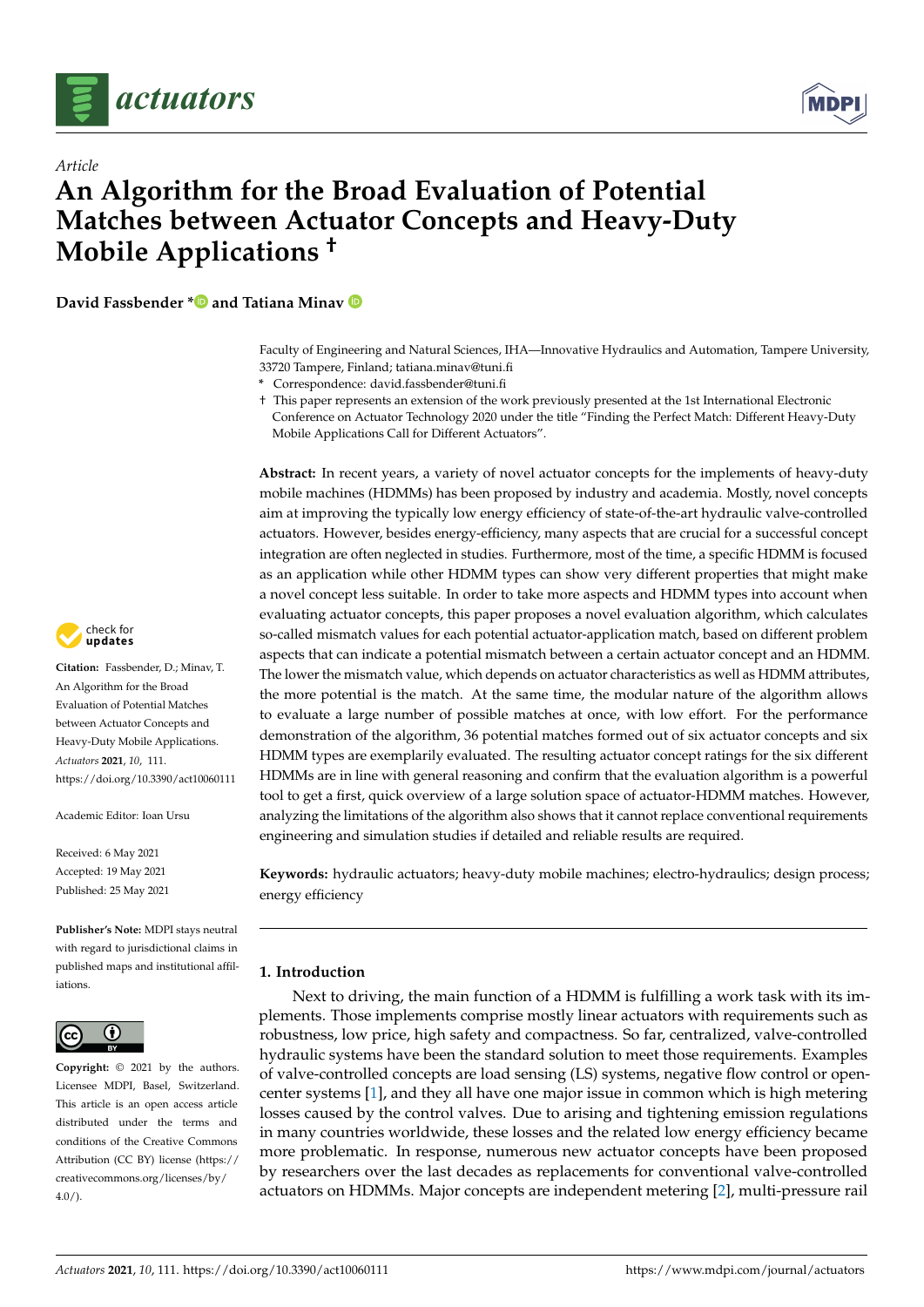systems [\[3\]](#page-17-2), displacement control [\[4\]](#page-17-3), electro-hydraulic actuators (EHAs) [\[5\]](#page-17-4), hydraulictransformer-based systems [\[6\]](#page-17-5), digital hydraulics [\[7\]](#page-17-6) and even non-hydraulic electromechanical actuators (EMAs) [\[8\]](#page-17-7). Moreover, Ketelsen et al. could define further 8 subclasses just for EHAs themselves [\[5\]](#page-17-4).

Figure [1](#page-1-0) is depicting the effect of this flood of available concepts nowadays: For each HDMM, a considerably large number of potentially matching actuator concepts with different characteristics and capabilities must be considered in the process of designing a new machine. On the other hand, for the actuator concepts, it is crucial to understand that each HDMM type, depicted on the right side, shows its own application requirements and conditions. Between different HDMMs, attributes such as size, power level, the typical working environment, or the number of actuators can vary a lot. Accordingly, it is unlikely that one actuator concept can be an one-fits-all solution, and each potential actuator-HDMM match—of which plenty exist already in Figure [1,](#page-1-0) represented by red lines—must be analyzed separately.

<span id="page-1-0"></span>

**Figure 1.** A rough, incomplete classification of linear heavy-duty actuator concepts and of HDMMs as well as the visualization of the resulting potential actuator-HDMM matches.

This paper presents a method that allows to evaluate such a large set of potential matches with low effort in order to get general insights such as:

- Which actuator concept is most promising for a certain machine type?
- Which actuator concept is performing strong in general?
- Are there actuator concepts that are generally less promising but can perform very well for a special machine type?

Design theories and also operations research (OR) are dealing with solving similar issues. However, traditional design tools such as evaluation matrices can easily fail here since a separate evaluation matrix had to be created and analysed for each match, which would be too time consuming. Furthermore, the facts that the evaluation of actuatormachine matches is multidimensional, that properties of different machines can vary a lot, and that operation conditions can change or be even unknown, make it hard to use simulation or experimental approaches in order to formulate general findings—even if only one specific match is focused. One actuator concept might perform very well on a machine for a specific work task but only weakly for another task, for example. Similar problems that are hard to handle due to complexity, uncertainty or dynamic changes—often of social nature—are known as wicked problems [\[9\]](#page-17-8) in OR.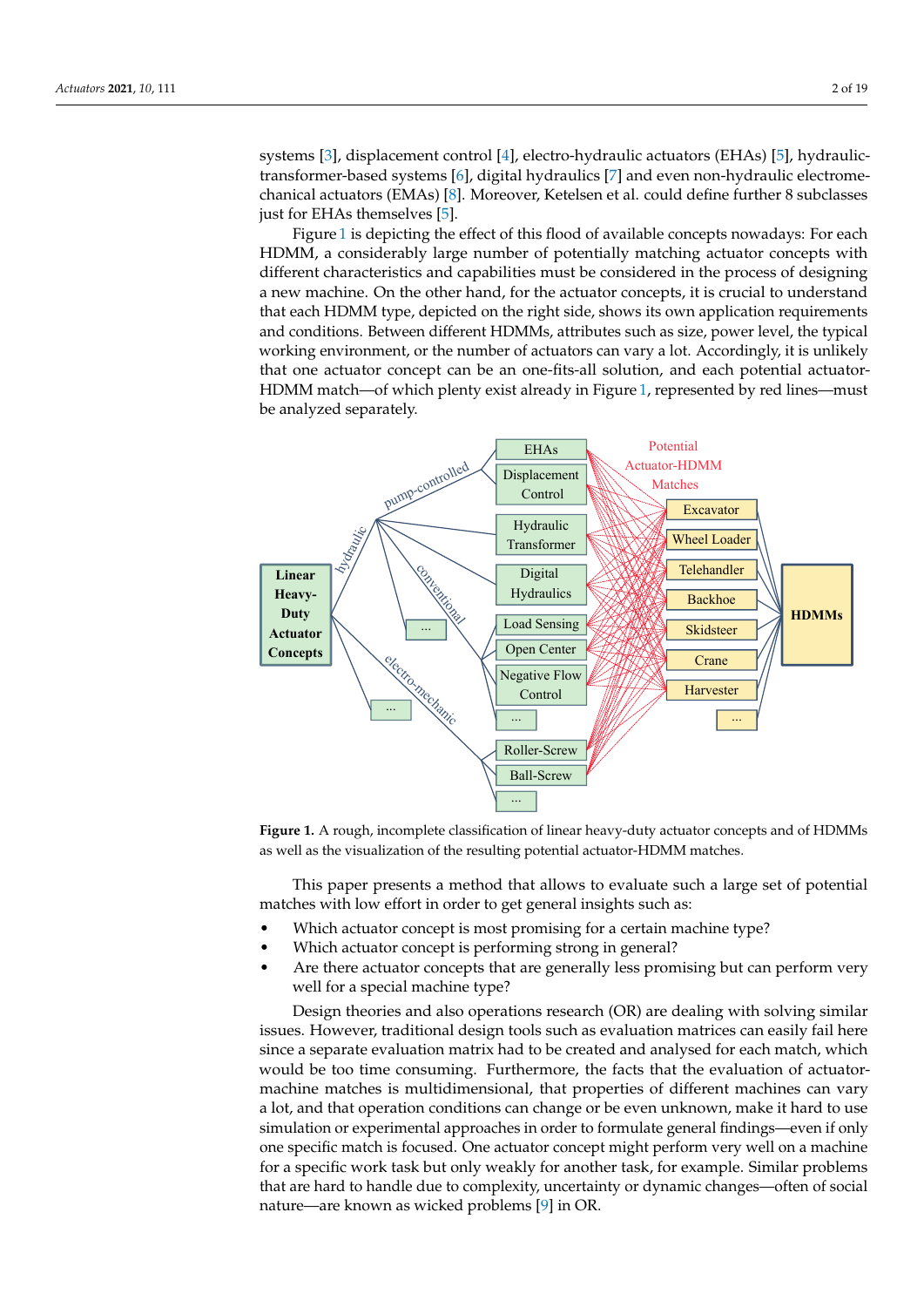Inspired by the way that wicked problems can be handled, this paper—as an extension of the work previously published by the authors in [\[10\]](#page-17-9)—chooses similar approaches for the technical evaluation of actuator-machine matches. Instead of doing simulations or calculations of specific matches with limited meaning for other matches, a large solution space—meaning many matches—is analysed at once. The focus is on comparing different matches with each other rather than giving absolute statements on how promising a single match is. Furthermore, the nature of the problem allows to classify the actuator concepts and HDMM types giving them attributes that can be quantified and mathematically processed. This makes the evaluation highly modular and allows to adapt the evaluation to changing conditions or requirements. Moreover, the mathematical character allows stakeholders to adjust parameters and understand the influence of certain aspects on the evaluation results. To the authors' knowledge, this is the first time that such an adaptable and comprehensive tool for the evaluation of many different HDMM-actuator combinations is presented.

The article is structured in the following way: Firstly, the numerical concept of the novel match evaluation algorithm is introduced for the specific example of HDMMs and related actuator concepts. In a second step, six representative actuator concepts are prepared to be evaluated by the algorithm. Similarly, the paper also rates different representative HDMM types as counterparts for the evaluation. In a next section, 36 potential matches formed out of the six actuator concepts and six HDMM types are exemplarily evaluated, and the results as well as the algorithm itself are discussed. Finally, limitations of the algorithm are listed and addressed, followed by a conclusion of the article.

## **2. Concept for the Machine-Actuator-Match Evaluation**

## *2.1. Defining the Differences between a Good and a Bad Match*

Understanding the fundamental criteria that make up a good match between an actuator concept and its application is the basis for developing an algorithm that can evaluate whether an arbitrary combination of an actuator concept and an application is a potential match or not. For this purpose, the following perspective is taken: The quality of an actuator-application match is low if certain problem aspects appear and comparably high if some or all of those problem aspects can be avoided or reduced. "Low energy efficiency" could be one of those problem aspects as it leads to emissions and high energy costs. An actuator that has the corresponding characteristic "causing high energy losses", such as a valve-controlled actuator, tends to be a worse match for an HDMM than a novel actuator concept with the characteristic "causing low energy losses" that reduces the problem aspect "low energy efficiency".

However, there is more than a single problem aspect that must be considered in order to obtain a holistic statement about the match quality. "High component costs per actuator" could be a second problem aspect for the match evaluation. Concerning this aspect, the novel actuator concept might be more problematic than the conventional valve-controlled actuator. This means that every actuator concept can have characteristics that improve certain problem aspects while other characteristics worsen other problem aspects. Crucial is the balance between the overall problem avoidance and the problem worsening. The actuator concept with the most positive balance among other concepts forms the best match.

Moreover, the significance of each problem aspect and its influence on the balance depend highly on the attributes of the concerning HDMM application. While the aspect "low energy efficiency" is more problematic for an HDMM that has a high energy turnover, it might be of lesser importance for a machine with low energy consumption, but the aspect "high component costs per actuator", on the other hand, might be even more problematic because that machine comprises particularly many actuators.

*The best actuator-HDMM match is determined by being least problematic concerning a set of problem aspects. This can be identified by looking at the problematic actuator characteristics concerning each problem aspect and the HDMM attributes that define how significant each problem aspect is.*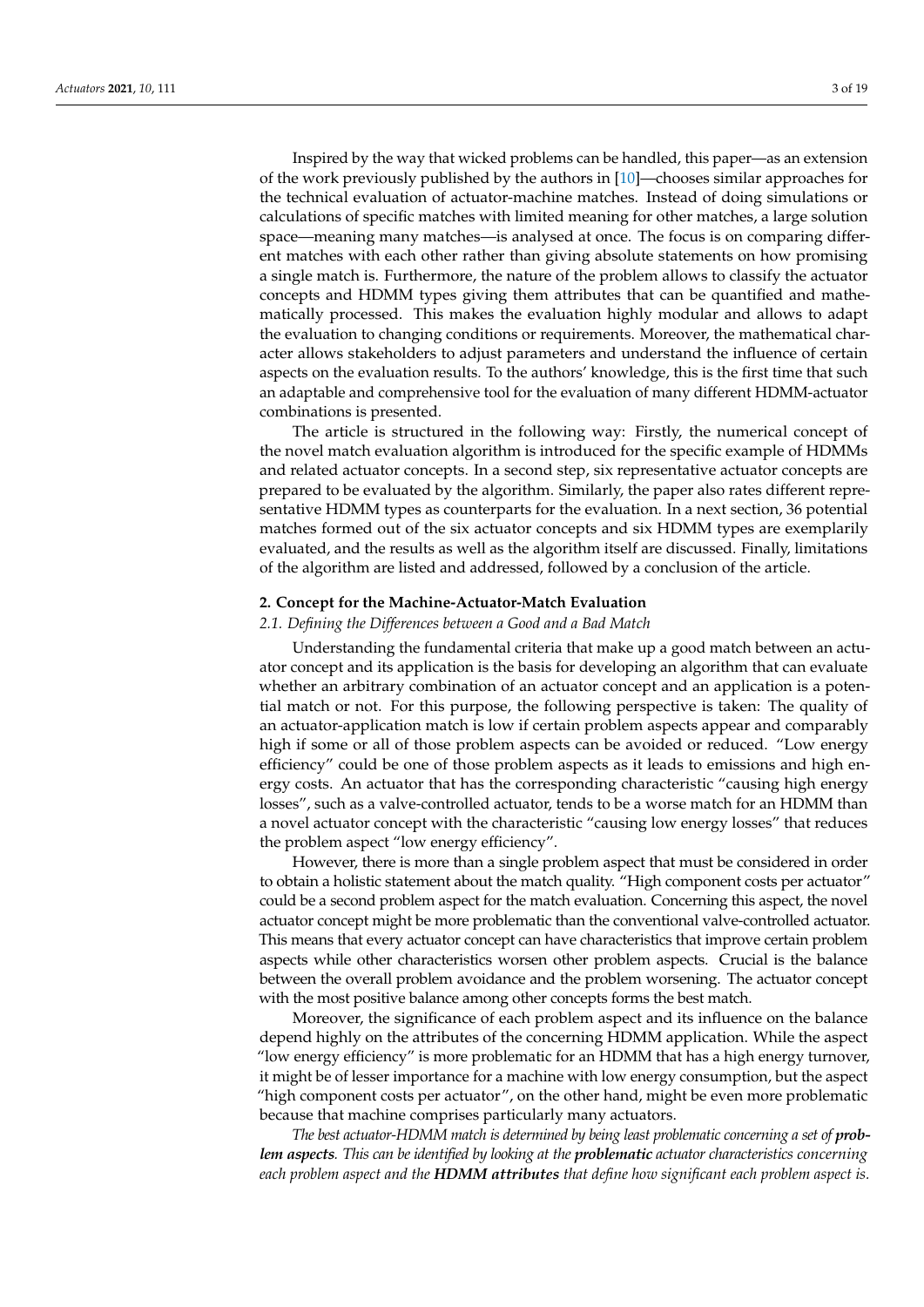After setting up this general definition, it is step-by-step numerically applied for the match evaluation:

- (1) For each multi-dimensional actuator-HDMM-match evaluation,  $n \in \mathbb{N}$  problem aspects are considered in order to account for all essential match dimensions.
- (2) For each problem aspect *i* ∈ [1, *n*], a *problematic actuator characteristic* and an *HDMM attribute* exist.
- (3) Every actuator concept receives numbers *c<sup>i</sup>* ∈ [0, 5] where 0 means the *problematic actuator characteristic* for problem aspect *i* is "not applying" and 5 it is "strongly applying".
- (4) For each HDMM type, the numbers  $a_i \in [0,5]$  mean that the *HDMM attribute* for problem aspect *i* is 0 "not expressed" to 5 "strongly expressed".
- (5) If  $c_i$  and  $a_i$  are multiplied, the *problem degree* of the match concerning problem aspect *i* is obtained.
- (6) Summing up the problem degrees for all *n* aspects, the so-called *mismatch value* (*mmv*) results.
- (7) Finally, among multiple possible matches, the match with the highest *mismatch value* is the worst, and the match with the lowest *mismatch value* is the most promising match.

For convenient handling, the evaluation concept is expressed as a vector operation in Equation [\(1\)](#page-3-0). The mismatch value (*mmv*) is calculated by the scalar product of an HDMMattribute vector *a* and an actuator-characteristics vector *c*. The vector *a* contains HDMM attribute expressions for each of the *n* problem aspect and the vector *c* the *n* problematic actuator characteristics respectively. Due to the nature of the scalar product, the result equals the sum of all *n* problem degrees.

<span id="page-3-0"></span>
$$
mmv = \boldsymbol{a} \cdot \boldsymbol{c} = \begin{pmatrix} a_1 \\ a_2 \\ \vdots \\ a_n \end{pmatrix} \cdot \begin{pmatrix} c_1 \\ c_2 \\ \vdots \\ c_n \end{pmatrix} = a_1 \cdot c_1 + a_2 \cdot c_2 + \dots + a_n \cdot c_n \tag{1}
$$

## 2.2.1. Considered Match Aspects

The selection of problem aspects for the match evaluation algorithm has a strong impact on the quality of the evaluation outcome. If significant problems that are likely to occur with certain actuator concepts are neglected, those concepts would be favored by the algorithm and rated too good. On the other hand, if many insignificant aspects are included as problem aspects, they can outweigh more critical problem aspects and shift the evaluation results. Accordingly, the right set of aspects depends on the types of actuator concepts that are to be evaluated and should include all the potential problem aspects that are related to those but no other. Identifying those requires expert knowledge of the actuator concepts but also of the HDMMs that are supposed to be evaluated since for each aspect a *problematic actuator characteristic* and an *HDMM attribute* need to be given. Ideally, this is done by multiple experienced engineers. The set of problem aspects for the evaluation in this paper can be seen in Table [1.](#page-4-0) The problematic nature of those aspects for certain actuator concepts was identified through literature review and personal experience of the authors; it will become more apparent in the following analysis section (Section [3\)](#page-5-0).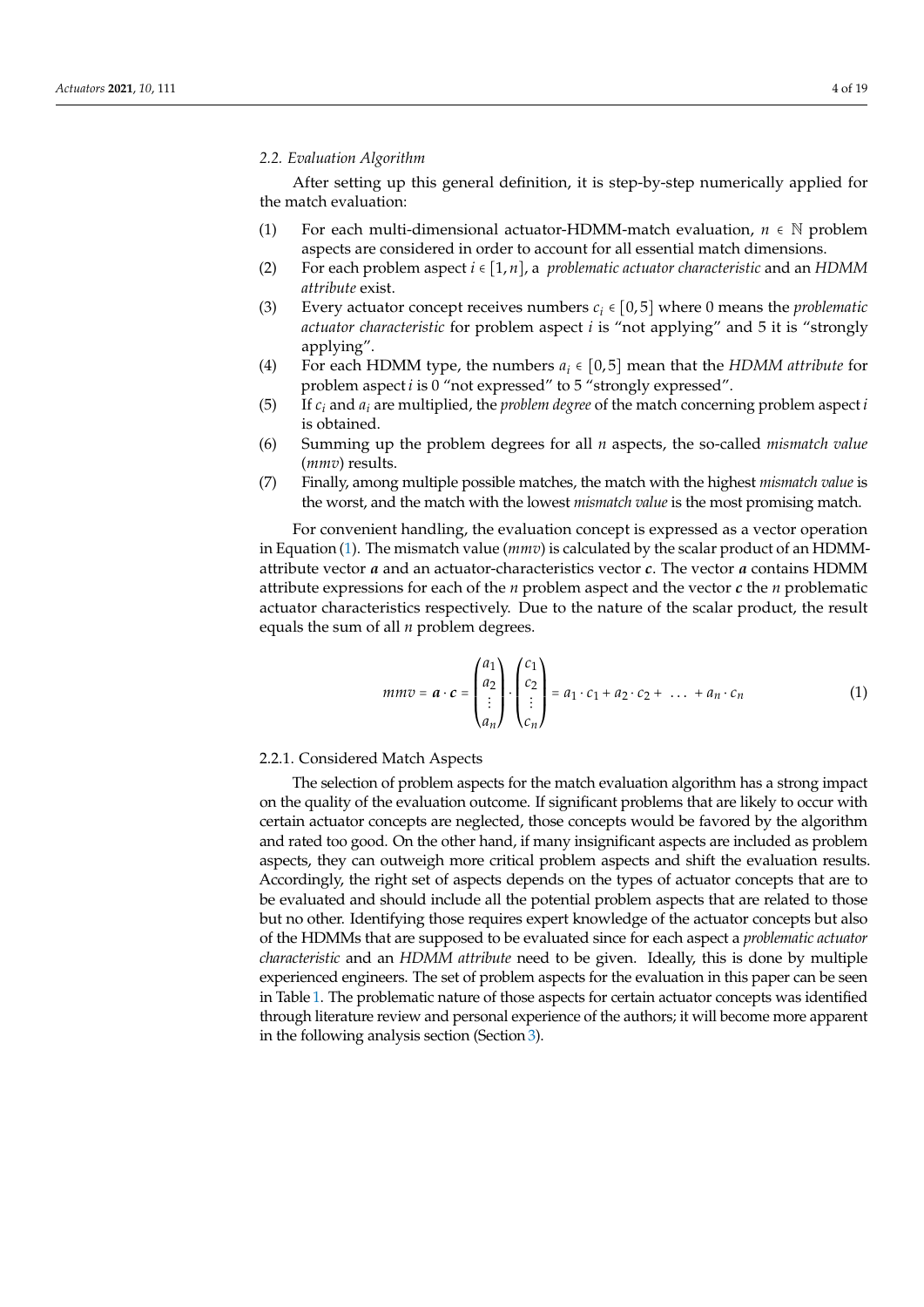<span id="page-4-0"></span>

| i            | <b>Problem Aspect</b>                                             | HDMM Attribute $(a_i)$                                                                                   | <b>Problematic Actuator</b><br>Characteristic $(c_i)$                  |  |
|--------------|-------------------------------------------------------------------|----------------------------------------------------------------------------------------------------------|------------------------------------------------------------------------|--|
| $\mathbf{1}$ | high component costs for<br>main actuators                        | high number of actuators with high<br>energy turnover                                                    | high price per actuator                                                |  |
| 2            | high component costs for<br>auxiliary actuators                   | high number of actuators with low<br>energy turnover                                                     |                                                                        |  |
| 3            | achieving large actuator sizes                                    | containing large actuators                                                                               | issues with larger actuators                                           |  |
| 4            | power distribution costs                                          | long distances between actuators and main<br>body of HDMM                                                |                                                                        |  |
| 5            | high actuator power requirements<br>achieving high actuator power |                                                                                                          | power-upscaling issues                                                 |  |
| 6            | low energy efficiency                                             | high energy turnover of implements<br>in general and compared to other machine<br>functions like driving | low single-actuator<br>energy efficiency                               |  |
| 7            | energy losses due to<br>simultaneous actuation                    | high amount of simultaneous<br>actuator operation                                                        | low energy efficiency during<br>simultaneous operation<br>of actuators |  |
| 8            | making use of energy recuperation                                 | high amount of load braking                                                                              | no/low recuperation potential                                          |  |
| 9            | overheating of components                                         | potentially medium to high<br>environment temperatures                                                   | low cooling capability                                                 |  |
| 10           | space requirements at actuator position                           | narrow actuator installation space                                                                       | high actuator volume                                                   |  |
| 11           | space requirements at main body<br>of machine                     | limited space on main body of HDMM                                                                       | high volume of centralized<br>actuator supply                          |  |
| 12           | low payload due to actuator weight                                | influence of actuator mass on payload                                                                    | low power density of actuator                                          |  |

**Table 1.** Considered problem aspects for the match evaluation.

# <span id="page-4-2"></span>2.2.2. Not Scalable Factors

For certain problem aspects, actuator concepts can also show problematic characteristics that do not solely scale with the extend of the HDMM attribute expression. An example is aspect 1 in Table [1,](#page-4-0) which refers to the actuator costs. For many concepts, fixed costs that are independent of the HDMM attribute—number of actuators—exist, such as the costs for a centralized LS supply. In [\[11\]](#page-17-10), it was shown how this effect influences whether an LS or an EHA approach shows lower component costs depending on the number of actuators. In order to take this phenomenon into account, the algorithm can be extended by fixed problem terms  $f_i$  if the related aspect has an attribute-independent component. This can be seen in Equation [\(2\)](#page-4-1) for the first problem aspect.

<span id="page-4-1"></span>
$$
mmv = \boldsymbol{a} \cdot \boldsymbol{c} + f_1 \tag{2}
$$

Because the fixed factors  $f_i$  are not multiplied by any HDMM attribute value, it makes sense to define  $f_i \in [0, 15]$  instead of giving it a value from 0 to 5; so it can have a similar influence on the mismatch value as the scalable factors have.

# 2.2.3. Weighing Match Aspects Differently

This extension of the algorithm is introduced in this paper in order to allow giving certain match aspects more weight or importance than others. Therefore, a weight matrix *W* is applied as shown in Equation [\(3\)](#page-5-1). The matrix elements  $w_i$ , which are equal to 1 by default, can be increased for more influence of the aspect *i* or decreased for less influence. For example, if the HDMM is to be used in environments with very strict emission regulations, the elements  $w_5$ ,  $w_6$  and  $w_7$  can be increased to give energy efficiency a higher weight. On the other hand, they could be decreased to give efficiency less weight in the case of no emission restrictions and very low energy prices. Furthermore, if a non-scalable factor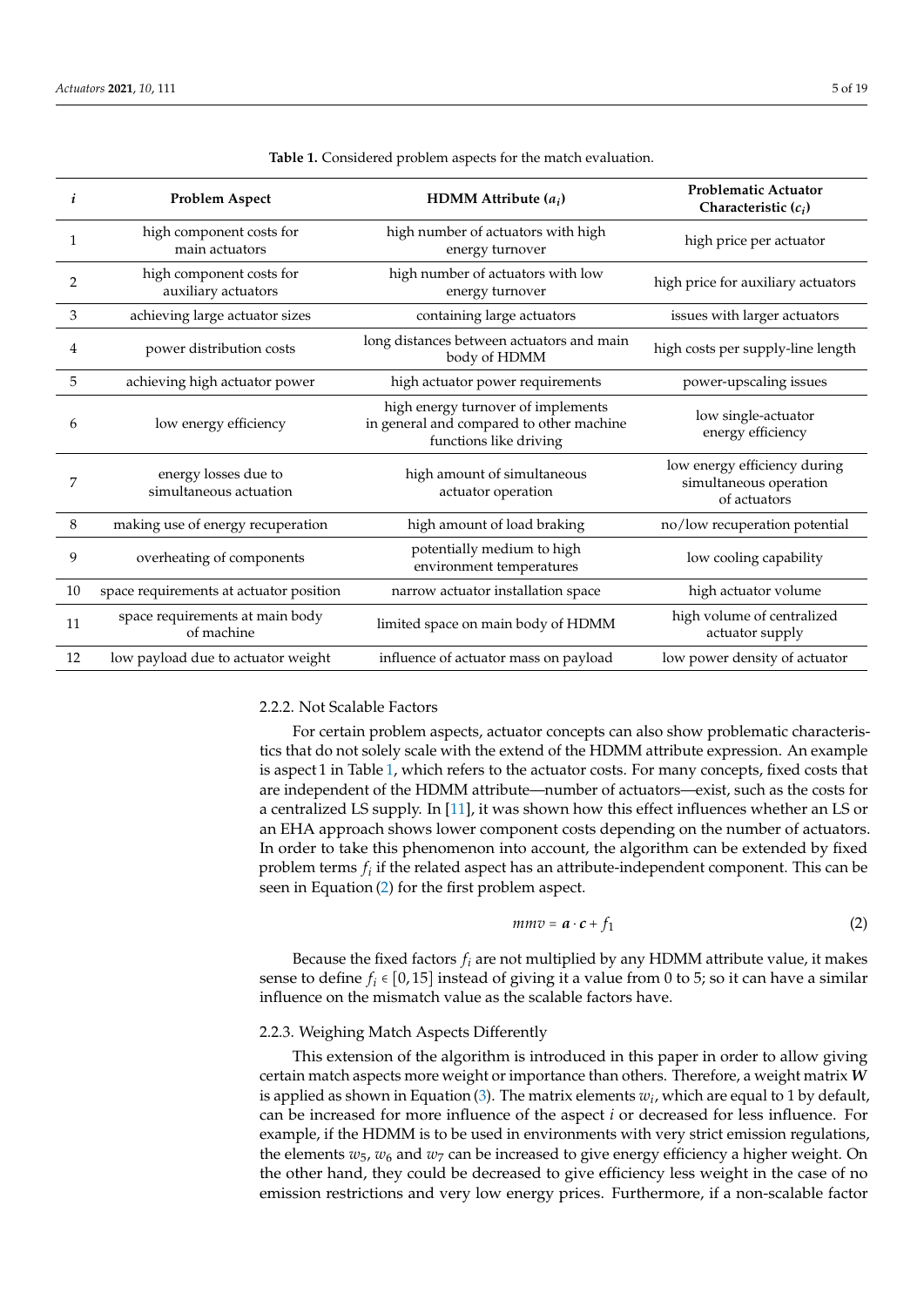(see Section [2.2.2\)](#page-4-2) is used, it must be multiplied with the weight factor  $w_i$  as well as can be seen in Equation [\(3\)](#page-5-1), which also represents the final form of the evaluation algorithm that is going to be applied in Section [5.](#page-14-0)

<span id="page-5-1"></span>
$$
mmv = \mathbf{W} \cdot \mathbf{a} \cdot \mathbf{c} = \begin{pmatrix} w_1 & 0 & \dots & 0 \\ 0 & w_2 & \dots & 0 \\ \vdots & \vdots & \ddots & \vdots \\ 0 & 0 & \dots & w_n \end{pmatrix} \cdot \begin{pmatrix} a_1 \\ a_2 \\ \vdots \\ a_n \end{pmatrix} \cdot \begin{pmatrix} c_1 \\ c_2 \\ \vdots \\ c_n \end{pmatrix} + w_1 \cdot f_1
$$
 (3)

Furthermore, a weight matrix can be obtained by multiplying *m* other weight matrices:

$$
W = \prod_{i=1}^{m} W_i
$$
 (4)

This way, weight aspects can be easily combined. For the evaluation in Section [5,](#page-14-0) a basic weight matrix is defined, which can be combined with two additional weight matrices:

- The basic weight matrix  $W_0$  tunes the influence ratio of different aspects by giving less important aspects a reduced weight of 0.5. *w*<sup>4</sup> is reduced because the costs for supply lines will generally be on a lower level than the costs for the actual actuator components;  $w_{10}$  and  $w_{11}$  are reduced since these aspects concern the mechanical design of the machine, which can generally be changed in order to allow for larger components if necessary; and *w*<sup>12</sup> is decreased since a reduced pay load can easily be compensated by choosing actuators with higher force capability and reinforcing the mechanical structure.
- With the matrix  $W_{\text{costs}}$ , an additional emphasis can be put on reducing component costs. For this purpose, the weight factors  $w_1$ ,  $w_2$  and  $w_4$  are increased to the value 2 since they all relate to aspects that increase the component costs.
- With the matrix  $W_{\text{efficiency}}$ , a focus is put on energy-efficiency. The weights  $w_6$ ,  $w_7$ and  $w_8$  relate to efficiency and are increased to the value 2 for this matrix.

## <span id="page-5-0"></span>**3. Characterization of Heavy-Duty Actuator Concepts**

In this section, six representative actuator concepts for HDMMs are analyzed and their problematic characteristics are rated in the form of a vector *c* as described in the previous section. In Section [5,](#page-14-0) these vectors will be used for the demonstration of the evaluation algorithm.

### *3.1. Valve-Controlled Load-Sensing Actuators*

Valve-controlled actuators are the current state-of-the-art concept to drive HDMM implements, and the LS concept is among the most common forms of supplies for those actuators. Therefore, the concept is chosen for this paper to represent a state-of-the-art baseline.

The simplified schematics of an LS system in Figure [2](#page-6-0) are used to analyze the characteristics vector of this concept (Equation [\(6\)](#page-6-1)). The LS supply can be formed by a constant-speed motor (e.g., combustion engine) and variable-displacement pump, or a variable-speed motor (e.g., electric) and a fixed-displacement pump, or a combination of both. Furthermore, each actuator requires its own control valve(s). A main advantage is that one LS supply can be used for multiple actuators and only needs to be scaled up for more flow if actuators have to operate simultaneously at high speeds. Moreover, the concept is very mature as well as standardized, and compact valve assemblies are available at low prices. Thus, adding more actuators requires minimal financial effort—no matter if it is a main actuator or an auxiliary actuator—and  $c_1$  as well as  $c_2$  are rated low (1). On the other hand, the fixed costs for the LS supply are rather high, which is expressed by

$$
f_{1,LS} = 9. \tag{5}
$$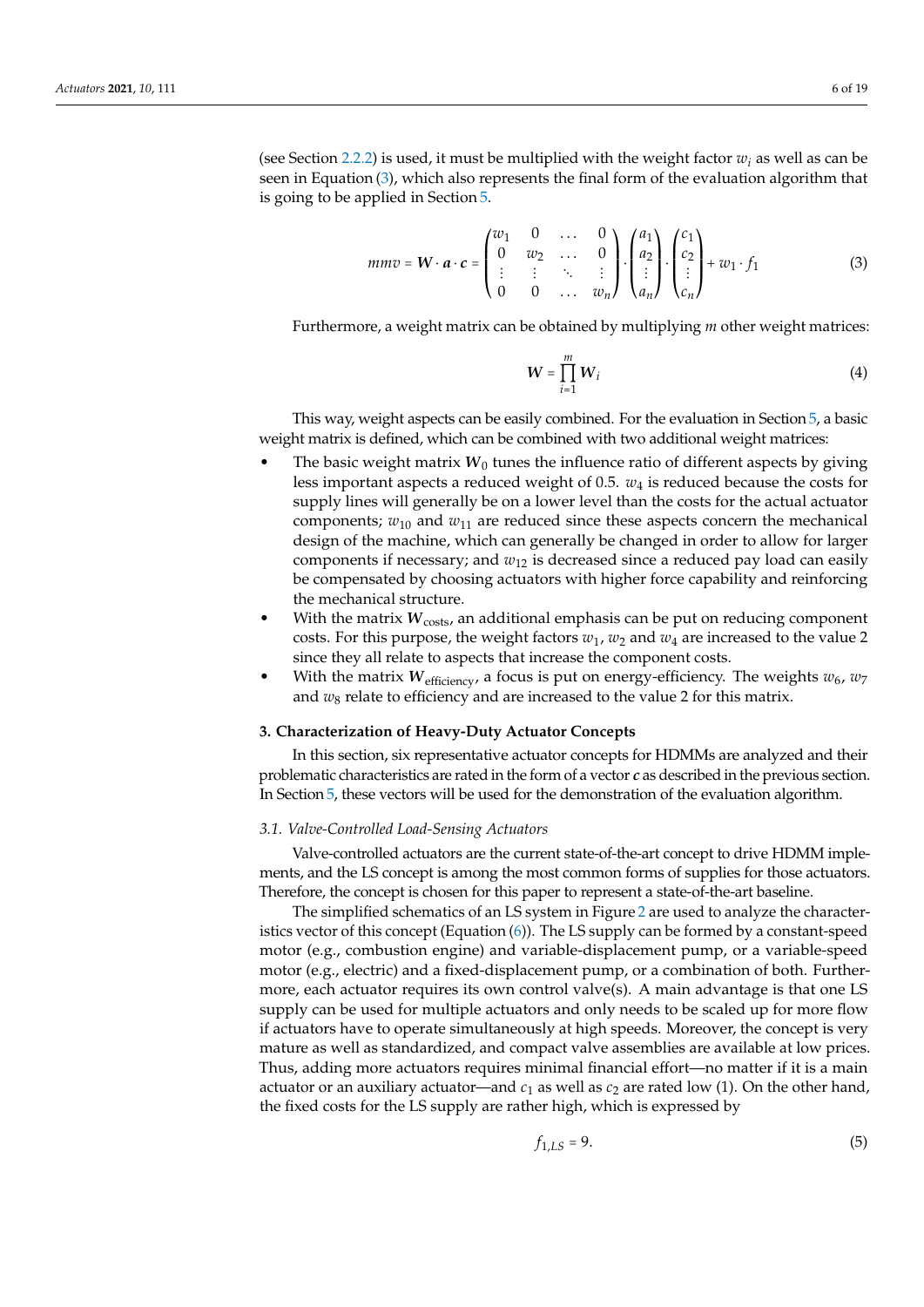<span id="page-6-0"></span>

**Figure 2.** Simplified load sensing system with two actuators (but option for more) and the related pressure-flow diagram for a specific load situation.

Because the size of the actuator only influences the required supply flow, larger actuators can be easily handled by choosing components with higher nominal flow, and *c*<sup>3</sup> is rated 1. Since the system is centralized, expensive hydraulic high-pressure lines need to connect each actuator with the supply, which leads to a high *c*<sup>4</sup> (3). For higher power demands, pump and motor can easily be increased in size, and LS systems can often be found on large HDMMs with high power demands. Thus,  $c_5$  is rated low (1).

In terms of energy efficiency, the pressure-flow diagram in Figure [2](#page-6-0) provides more insights. If actuator 1 was operated alone, only the small shaded loss area would be present and the system efficiency relatively high, which is why  $c<sub>6</sub>$  is still rated only medium high (3). Regardless, the efficiency can be extremely low when another actuator with lower load pressure is operated simultaneously such as actuator 2 in Figure [2.](#page-6-0) In this case, the load pressure difference is compensated by throttling valves, and the power represented by the red area is dissipated into heat. Accordingly, the aspect 7 and factor *c*<sup>7</sup> were introduced especially for valve-controlled actuator concepts that generally all have a highly problematic characteristic concerning this aspect. *c*<sup>7</sup> is thus rated 3 (not worse because the effect is only significant if the load pressures differ a lot).

Furthermore, braking energy can only be dissipated by valves in this system and not recuperated, which leads to a high  $c_8$  value (5). However, cooling is easy because the centralized design allows to utilize a common cooler for all actuators together. Thus, *c*<sup>9</sup> is rated 2 but not 1 because the cooler still requires extra costs, space and energy.

Concerning the weight and mass of a typical LS actuator it can be said that the actuator itself, a hydraulic cylinder, has a very compact diameter, and even though the principle requires a minimal installation length that is slightly longer than the maximum actuator stroke, the actuator installation length can be rated as low compared to other actuator concepts. For applications with critical installation length, also hydraulic telescope cylinders can be used where the minimal installation length is much shorter than the maximum stroke. Accordingly, the characteristics  $c_{10}$  and  $c_{12}$  are rated low (1). On the other hand, the centralized LS supply, which also comprises a hydraulic tank and a cooling system next to the pump and motor, requires a significant amount of space somewhere on the machine, and  $c_{11}$  is rated 4.

<span id="page-6-1"></span>
$$
c_{LS}^T = \begin{pmatrix} 1 & 1 & 1 & 3 & 1 & 3 & 3 & 5 & 2 & 1 & 4 & 1 \end{pmatrix}
$$
 (6)

*3.2. Load-Sensing System with Electric-Generator-Hydraulic-Motor Units for Higher Efficiency of Single Actuators*

This concept, presented by the authors in [\[12\]](#page-17-11), was developed with the target to improve the efficiency of conventional LS systems while keeping up their strengths. It is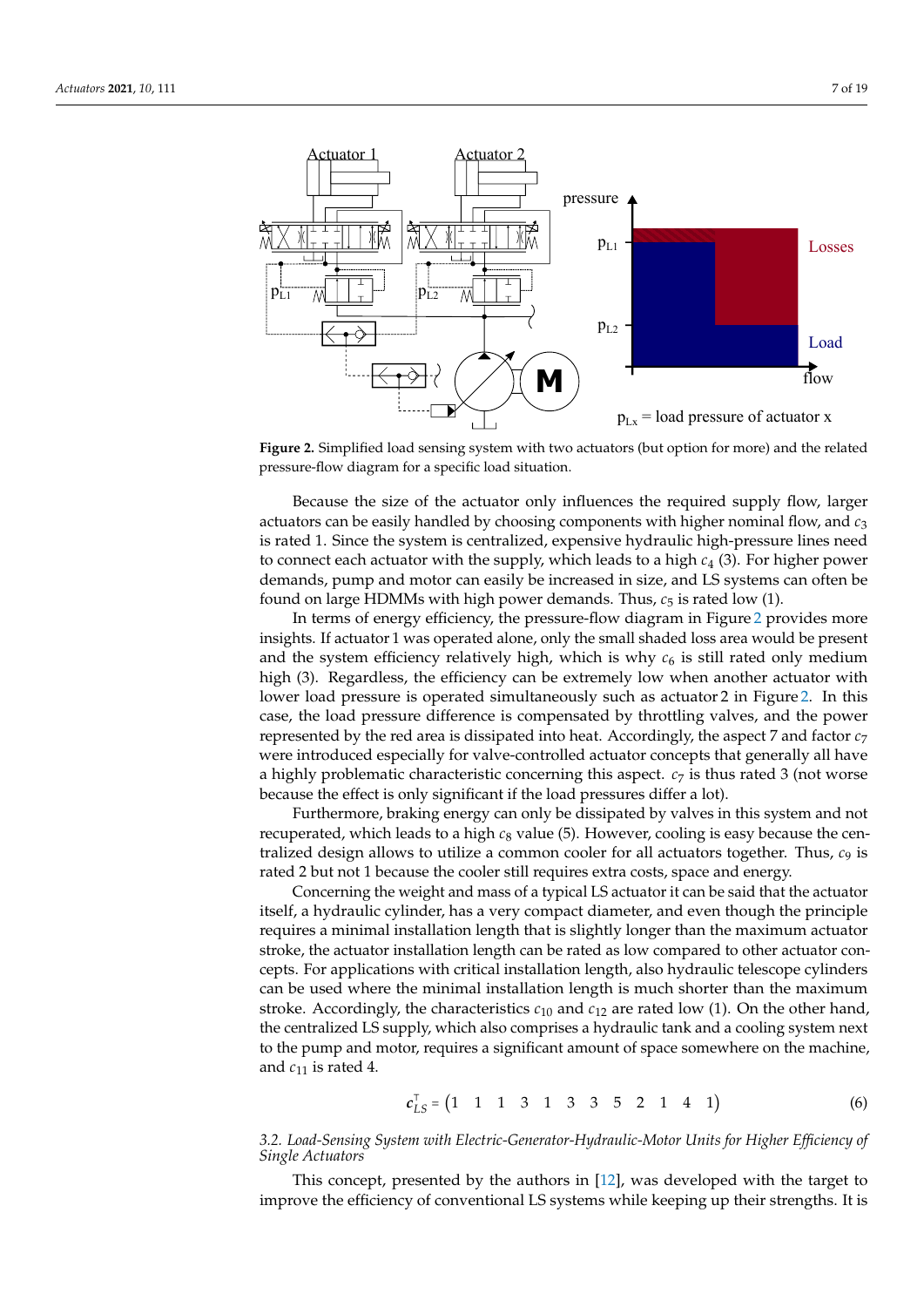part of the evaluation in this paper in order to show how significant the improvement tends to be for different HDMM applications. The main idea of the concept is to use a combination of electric generator and hydraulic motor (EGHM) for the highly efficient control of actuator functions with high energy turnover and recuperation potential, but conventional LS control valves for actuator functions with low energy turnover where increased component costs cannot be justified. Both actuator types are connected to and benefit from the same LS supply pump as can be seen in the schematics in Figure [3.](#page-7-0) For a detailed concept explanation, the authors refer to [\[12\]](#page-17-11); here, only the aspects that define the values for the characteristics vector (Equation  $(8)$ ) are discussed.

<span id="page-7-0"></span>

**Figure 3.** Simplified schematics of the LS system with EGHM units for specific actuators that was presented in [\[12\]](#page-17-11).

The fixed-cost term *f*1,*EGHM* is similar to the conventional LS system since only the attached actuator units differ:

$$
f_{1,EGHM} = 9\tag{7}
$$

Similarly, the costs for adding additional low-consuming actuators is low since conventional LS control valves can be used, and the characteristic  $c<sub>2</sub>$  is rated low (1). Only actuators with high energy turnover that utilize an EGHM unit require more-expensive components , and *c*<sup>1</sup> is rated 3. The difference between costs for main actuators and costs for auxiliary actuators (aspects 1 and 2) is made in the algorithm due to this concept where the costs differ between both types.

Large actuator sizes are only slightly more challenging for the EGHM concept than for a conventional LS actuator since the required hydraulic motors and electric machines can get very large. However, if this should be a problem, the concerning actuator can be controlled by a conventional control valve instead; thus,  $c_3$  is rated 2. The supply lines are the same as for a conventional LS system; so *c*<sup>4</sup> is rated 3. Power up scaling can be problematic since high pressures can get amplified in this system to even higher pressures. This does not compromise the functionality of the concept, but in order to limit maximum pressures the recuperation potential can be compromised in this case  $[12]$ . Thus,  $c_5$  is rated 2.

If the EGHM-unit is used, the efficiency of an actuator in single operation can be slightly higher than for a conventional LS actuator but is still in a similar range; so  $c<sub>6</sub>$  is rated 3 here as well. *c*7, on the other hand, is reduced to 2 because the EGHM-unit can recuperate the energy that is conventionally throttled due to load-pressure differences [\[12\]](#page-17-11). Furthermore, the EGHM units allow recuperation, and  $c_8$  can generally be rated low. However, as already mentioned, in some operation conditions, pressure limitation measures can limit the recuperation potential, and  $c_8$  is rated 2. The characteristics  $c_9$ ,  $c_{10}$  and  $c_{12}$  are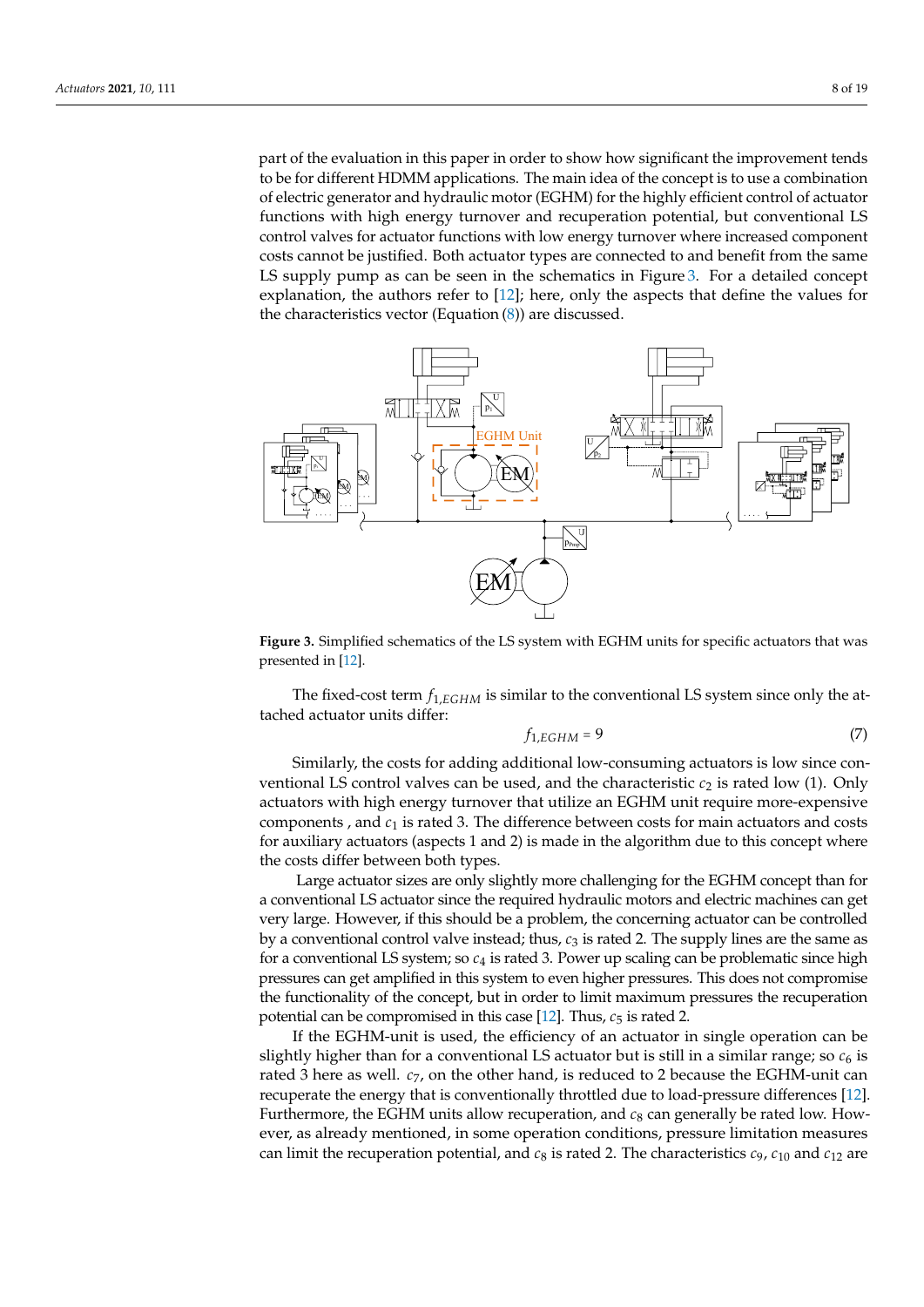rated same as for the conventional LS system due to the similarity. Only  $c_{11}$  is increased to 5 since the EGHM units require more space than a conventional valve block would.

<span id="page-8-0"></span>
$$
c_{EGHM}^{\top} = \begin{pmatrix} 3 & 1 & 2 & 3 & 2 & 3 & 2 & 2 & 2 & 1 & 5 & 1 \end{pmatrix}
$$
 (8)

#### *3.3. Electro-Hydraulic Actuators*

In academia, EHAs are one of the most focused concepts for replacing conventional actuator concepts on HDMMs and, therefore, considered here as well. The common principle is using electric variable-speed motors in combination with fixed-displacement pumps in direct connection to a single actuator. This allows to control the pump flow and thus the actuator flow and speed. A detailed review of this actuator concept can be found in [\[5\]](#page-17-4), where 8 subclasses of EHAs are defined. For this paper, three different types of EHAs are considered for the match evaluation, which can be seen in Figure [4.](#page-8-1)

<span id="page-8-1"></span>

**Figure 4.** Simplified schematics of considered EHA types (**a**) compact single pump (**b**) compact dual pump according to [\[13\]](#page-18-0) and (**c**) single-pump centralized.

# <span id="page-8-2"></span>3.3.1. Baseline Electro-Hydraulic Actuator: Compact Single-Pump Type

The single-pump EHA is one of the most common EHA concepts and thus chosen as a baseline EHA here. For the other two EHA concepts, only the differences to this baseline EHA are discussed. Figure [4a](#page-8-1) shows typical schematics of this type. Due to the unbalanced flow between symmetrical pump and asymmetric cylinder, compensating valves are required. The accumulator provides the pendulum volume and pressure to avoid cavitation.

Because each actuator requires its own electric motor, pump and flow compensation mechanism, the costs for each actuator  $c_1$  (in Equation [\(10\)](#page-9-0)) are high (4). Also for auxiliary functions, these costs are high  $(c_2 = 4)$  since the hardware does not change. One the other hand, there are no components that cause fixed costs except for the energy supply which is necessary for each actuator concept anyway, and

$$
f_{1,EHASinglePump} = 3. \t\t(9)
$$

Very large or long actuators are critical for this concept because the pendulum volume is large in these cases as well, and the accumulator size must be rapidly increased [\[14\]](#page-18-1). Therefore, *c*<sup>3</sup> is rated 4. The only necessary supply line for these actuators is an electric cable. Because long electric cables are assumed to be significantly less expensive than hydraulic high-pressure lines, *c*<sup>4</sup> is only rated 1.

Power can be scaled up by using larger pumps and motors, which is less problematic. A minor issue can be the lack of flow-compensating valves that can handle higher flows, and two valves in parallel might need to replace a single valve  $[11]$ . Thus,  $c_5$  is rated 2. Efficiencies of these actuators are relatively high—at least compared to valve-controlled actuators. In [\[15\]](#page-18-2), hydraulic circuit efficiencies of 75% could be achieved for different EHAs in experiments. Accordingly,  $c<sub>6</sub>$  is rated 2. Because, the actuators are individual, and each has its own pump, simultaneous actuation has no influence on the efficiency, and  $c<sub>7</sub>$  is 0.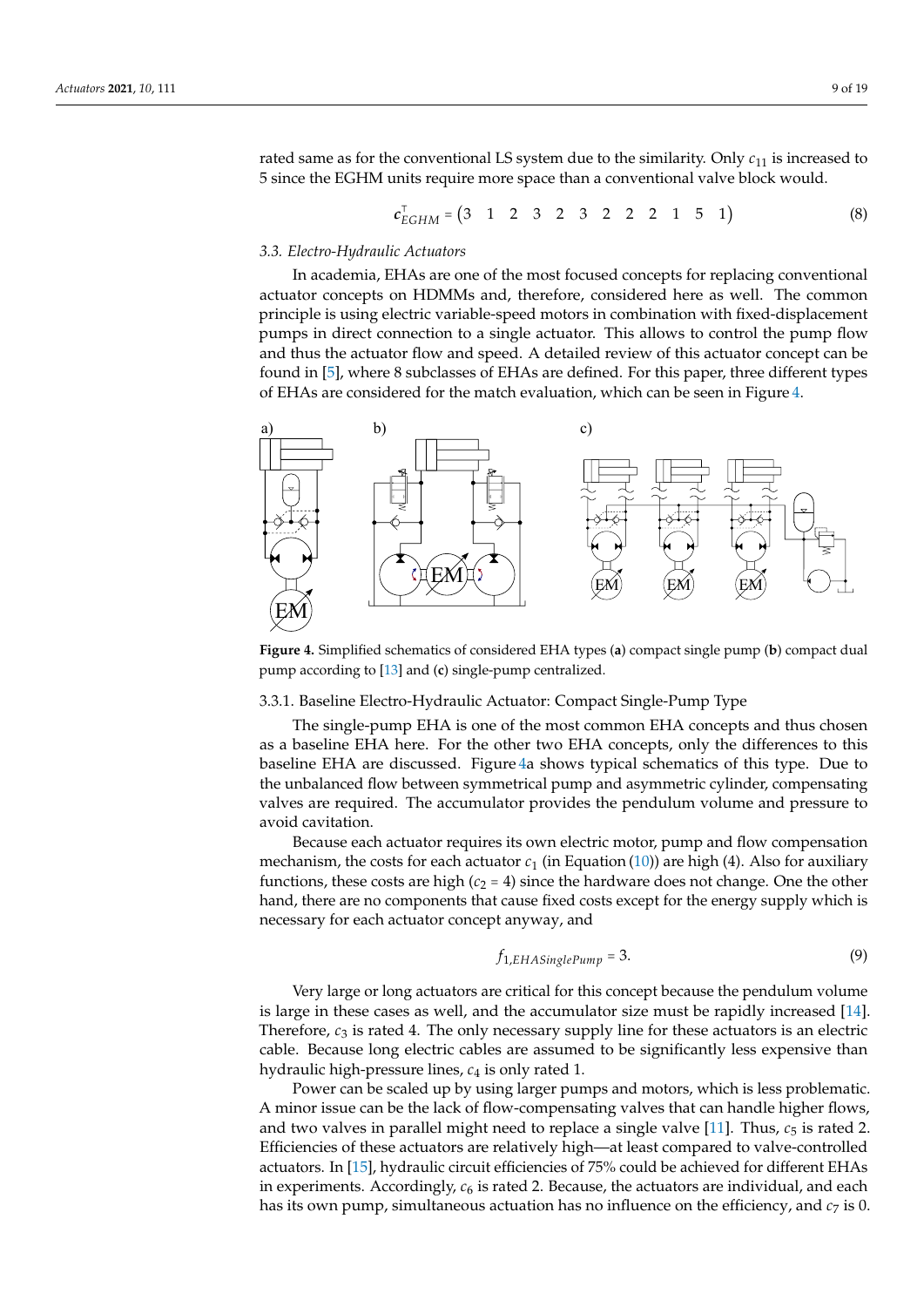Energy can be electrically recuperated, which is only compromised by the hydraulic circuit efficiency and the need for additional electric hardware; therefore,  $c_8$  is rated 2.

In [\[16\]](#page-18-3), it was shown that passive cooling of these actuators can be sufficient for low powers (max 1.5 kW in experiments) and at medium ambient temperature. However, for higher power levels common for HDMMs, active cooling is expected to be necessary. Because the actuators have no hydraulic connection, this requires a cooler for each actuator, which is expensive and results in a high  $c_9$  value (4).

In the case of compact EHAs, the volume and weight of the actuator not only comprise the hydraulic cylinder but also all other hydraulic components and the electric machine, which are mounted right next to the cylinder. Even though, integrated designs for improved compactness are common, this means that the actuators are much heavier and larger typically in their width, not length—compared to simple hydraulic cylinders. Accordingly,  $c_{10}$  is rated 3 and  $c_{12}$  4. On the other hand, no centralized hydraulic components are necessary, only a supply of electric energy, and the required space on the main body of the HDMM is small  $(c_{11} = 2)$ .

<span id="page-9-0"></span>
$$
c_{EHASinglePump}^{\top} = \begin{pmatrix} 4 & 4 & 4 & 1 & 2 & 2 & 0 & 2 & 4 & 3 & 2 & 4 \end{pmatrix}
$$
 (10)

## 3.3.2. Compact Dual-Pump Electro-Hydraulic Actuator

Using two pumps of different size for each actuator allows to compensate the differential cylinder flow with the pumps themselves. The additional valves in Figure [4b](#page-8-1) only manage small flows to avoid cavitation or over-pressurization due to slight mismatches between pump and cylinder ratios [\[13\]](#page-18-0). The additional pump might make the EHA slightly more expensive than the single-pump EHA; still, the difference is assumed to be small and  $c_1$  as well as  $c_2$  remain 4. Moreover, no pressurized reservoir is necessary and a vented tank instead of an accumulator can be used for this EHA type. This makes larger actuators less problematic and reduces  $c_3$  to 1. At the same time, it might be necessary to install the tank further away from the cylinder because the tank must remain in a stable orientation in order to avoid leakage. Thus,  $c_4$  is increased to 2. Scaling up the power is less problematic because only the pumps, not the valves, need to be increased in size  $(c_5 = 1)$ . Even though an additional pump is required, it is not assumed that the actuator will be much heavier or larger than the baseline EHA since the pumps could be integrated in one housing and smaller valves as well as a non-pressurized reservoir can be used. Thus, *c*<sup>10</sup> an *c*12, same as the other, not mentioned values do not change from the characteristics of the baseline EHA in Section [3.3.1:](#page-8-2)

$$
c_{EHADualPump}^{T} = \begin{pmatrix} 4 & 4 & 1 & 2 & 1 & 2 & 0 & 2 & 4 & 3 & 2 & 4 \end{pmatrix}
$$
 (11)

$$
f_{1,EHADualPump} = 3 \tag{12}
$$

## 3.3.3. Centralized Electro-Hydraulic Actuator

Centralizing multiple EHAs by installing the main circuit components on the main body of the HDMM with a common low-pressure supply and long hydraulic lines supplying the actuators, as shown in Figure [4c](#page-8-1), has multiple effects on the characteristics compared to the baseline EHA: First, the common low pressure supply increases the fixed costs, and

$$
f_{1,EHACentralized} = 6, \t\t(13)
$$

but the price per actuator decreases. Thus,  $c_1$  as well as  $c_2$  become smaller (3). Furthermore, larger actuators are less problematic because a very large accumulator can still be acceptable when it is mounted on the rear of the vehicle and not next to the cylinder. Thus,  $c_3$  is reduced to 3. Moreover, long hydraulic lines across the HDMM are more expensive than electric cables and *c*<sup>4</sup> increased to 3.

The maximum efficiency will decrease because more line losses are present [\[17\]](#page-18-4) and the charge pump causes losses. This leads to a higher  $c<sub>6</sub>$  (3). Regardless, a further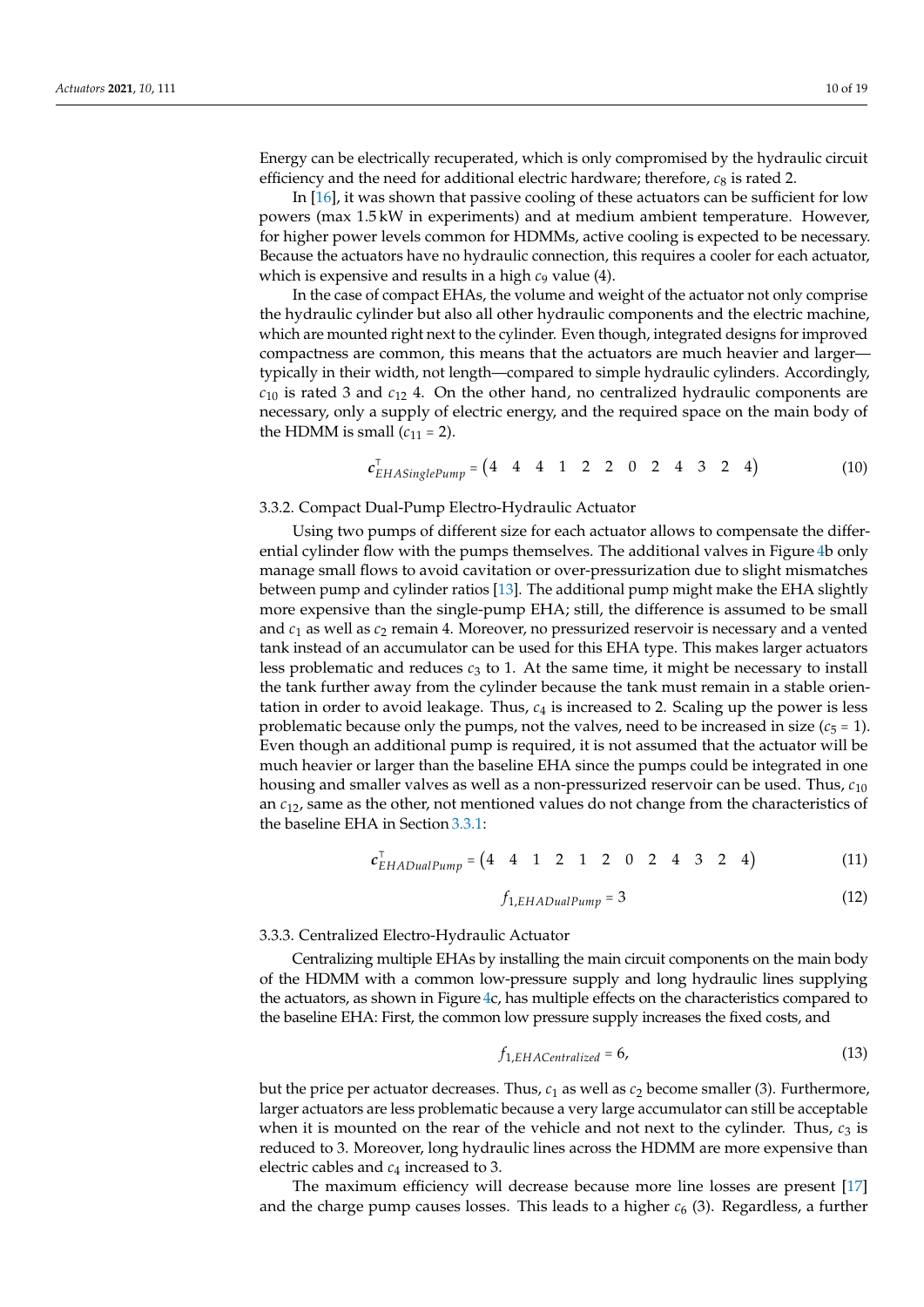benefit is the cooling capability. Instead of using a separate cooler for each EHA, a single cooler can be located in the common low-pressure supply, which is more convenient and reduces *c*<sup>9</sup> to 2.

Moreover, no extra components need to be mounted right next to the cylinder anymore and the volume and mass at the actuator position are rated similar to the valve-controlled concept  $(c_{10} = 1$  and  $c_{12} = 1)$ . In return, a lot of volume is required on the main body of the HDMM since multiple pumps and electric machines plus auxiliary systems need to be mounted there  $(c_{11} = 5)$ . Other, not mentioned characteristics do not change compared to the baseline EHA:

$$
c_{EHACentralized}^{T} = (3 \ 3 \ 3 \ 3 \ 2 \ 3 \ 0 \ 2 \ 2 \ 1 \ 5 \ 1)
$$
 (14)

### *3.4. Electro-Mechanical Actuators*

At last, an EMA is characterized as a non-hydraulic actuator type. A detailed analysis of EMAs especially for HDMMs can be found in [\[18,](#page-18-5)[19\]](#page-18-6) in comparison to EHAs, which are the basis of the characterization here. Furthermore, only spindle-type EMAs are considered here.

The price for each single EMA is to be rated even higher than the price for a typical EHA  $(c_1 = 5$  and  $c_2 = 5)$  because the EMA spindle requires expensive high-precision manufacturing in order to reduce wear of the mechanical components. The fixed cost, on the other hand, are similar to those for EHAs and low:

$$
f_{1,EMA} = 3 \tag{15}
$$

Modern, large EMAs can reach maximum dynamic forces of multiple hundred kilo Newton which can be sufficient for many medium-sized HDMMs but not to replace very large hydraulic cylinders. Furthermore, long strokes are especially critical for EMAs because of the buckling risk and bending forces that result from the weight of the extended spindle in horizontal positions. Accordingly,  $c_3$  is rated 3.  $c_4$  is rated low (1) since only electric cables are required.

It was already mentioned that medium high forces can be reached, but typically, those are only available at low speeds. The reason is the low maximum power limitation of most EMAs which is related to the maximum power of the electric machine and the cooling capability of the spindle. Even though, the efficiency of the spindle and the whole EMA is high  $(c_6 = 1)$  the remaining losses at high powers can be enough to overheat the spindle, which typically has no active cooling capability. For HDMM applications, this is even more critical since environment temperatures can be much higher than the reference temperatures that are given for the maximum power limit in the data sheets. This limits the power-upscaling capability of EMAs  $(c<sub>5</sub> = 3)$  and also shows that cooling is an issue. Active cooling would require a cooler for each actuator, and the spindle would require internal cooling channels, which increases the manufacturing effort even more. Thus, the *c*<sup>9</sup> value is rated 5.

Similar to an EHA, EMAs are self-sustained and simultaneous operation of multiple actuators has no influence on the efficiency  $(c<sub>7</sub> = 0)$ . Despite the fact that certain EMA types can be self-locking under certain conditions, which would prevent electric energy recuperation, many EMAs products can be found that are not self-locking—even for high forces—and recuperation is not problematic, especially considering the high spindle efficiency  $(c_8 = 1)$ .

Hagen et al. [\[19\]](#page-18-6) showed for a representative application that EMAs are larger in all dimensions and heavier compared to EHAs with similar force or power, which leads to higher values for *c*<sup>10</sup> and *c*<sup>12</sup> (4). *c*<sup>11</sup> is rated 2, similar to the compact EHAs.

$$
c_{EMA}^{T} = (5 \ 5 \ 3 \ 1 \ 4 \ 1 \ 0 \ 1 \ 5 \ 5 \ 2 \ 5) \tag{16}
$$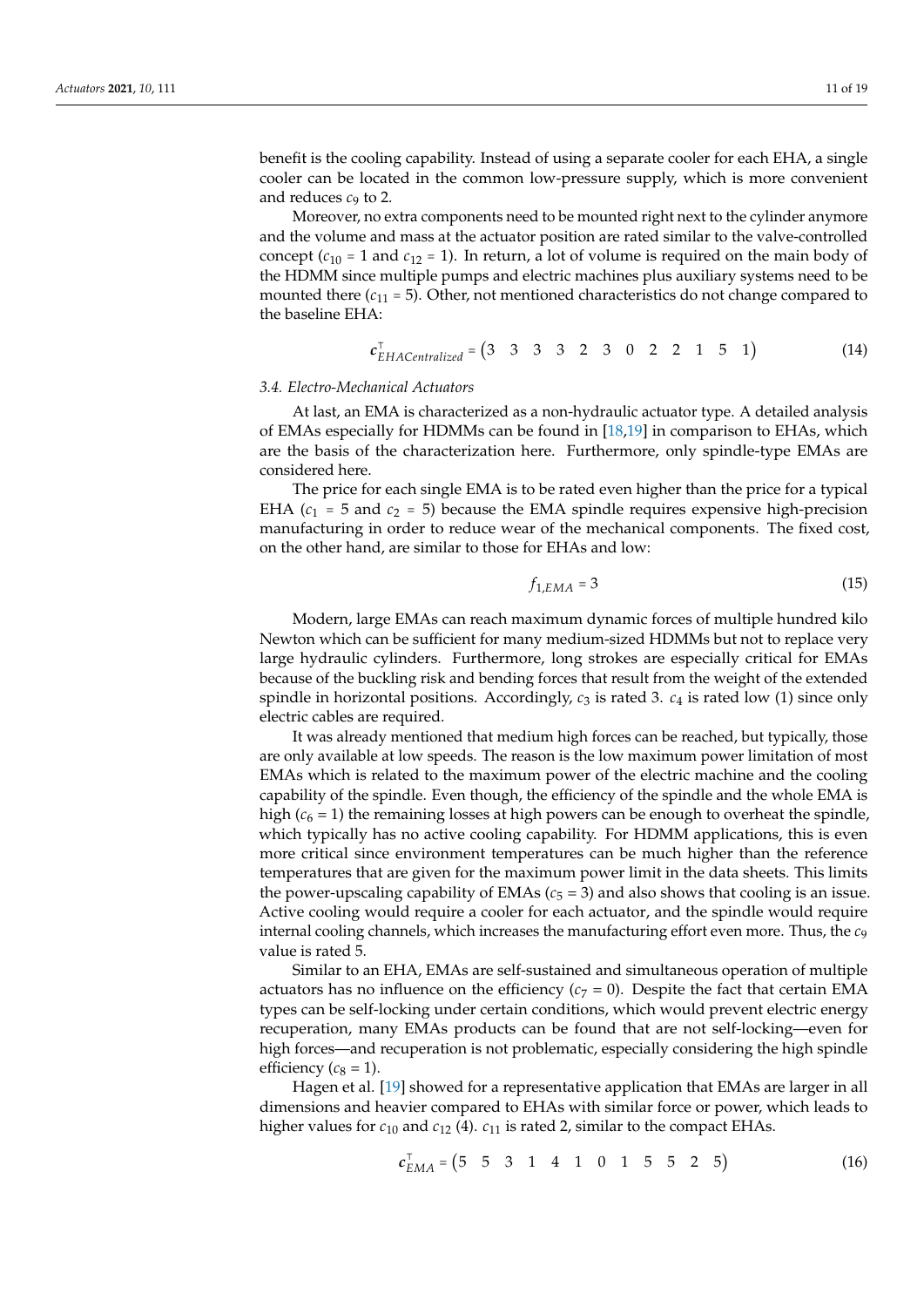# <span id="page-11-1"></span>**4. Classification of Heavy-Duty Mobile Machine Types**

In this section, the attributes of six typical HDMM types, which are depicted in Figure [5,](#page-11-0) are analyzed in order to use them for the match evaluation in Section [5.](#page-14-0) This requires the definition of attribute vectors *a*.

<span id="page-11-0"></span>

## *4.1. Compact Excavators*

Excavators are one of the most common HDMMs and their attributes are representative for a number of similar HDMMs. Moreover, the here considered reference machine, Volvo's compact excavator EC15E [\[20\]](#page-18-7) is a typical representative of a low-power HDMM. Shield, bucket and potential attachments are actuator functions with a rather low energy turnover because they are rarely actuated or see low loads, while boom and stick actuators have higher energy demands; thus,  $a_1$  is rated 2, and  $a_2$  is rated 3. Due to the compact size of the machine, the actuators are rather small as well, and  $a_3$  is rated 1. Furthermore, most actuators are located close to the main vehicle body, but the bucket actuator is mounted at the end of the relatively long excavator arm. Accordingly,  $a_4$  is chosen to be 2.

On the exemplary excavator, each actuator can be supplied with up to 10 kW of hy-draulic power [\[20\]](#page-18-7), which is relatively low; thus,  $a_5$  is rated 2. Moreover, typical excavator tasks, such as truck loading, digging or grading, involve mainly the implement actuators and less driving. As a result, the attribute  $a_6$ , representing the relative energy consumption of the implements, is rated high (5). Furthermore, analyses of work cycles show that simultaneous actuation of multiple work functions is common especially for expert operators; thus,  $a_7$  is rated 5.

The amount of load braking, which can be used for recuperation, always depends on the work task. Grading does not offer a lot of recuperation potential, but most other tasks are cyclic and involve up and down movement. Down movement can be used for recuperation, but typically the boom is lifted with load, the load is dumped and then the boom is lowered empty, which offers less potential energy. Still, the potential  $a_8$  is rated high (4), but could be adjusted if a specific work cycle is supposed to be focused for the match evaluation. The attribute *a*<sup>9</sup> can also only be specified if a concrete application is known and is thus rated with a neutral/medium value of 3 here.

Since the actuator arm is not surrounded by other machine parts, there is relatively much installation space for the actuators; still, the installation lengths are limited by the kinematic chains and  $a_{10}$  is rated 2. On the main body, space is limited but can be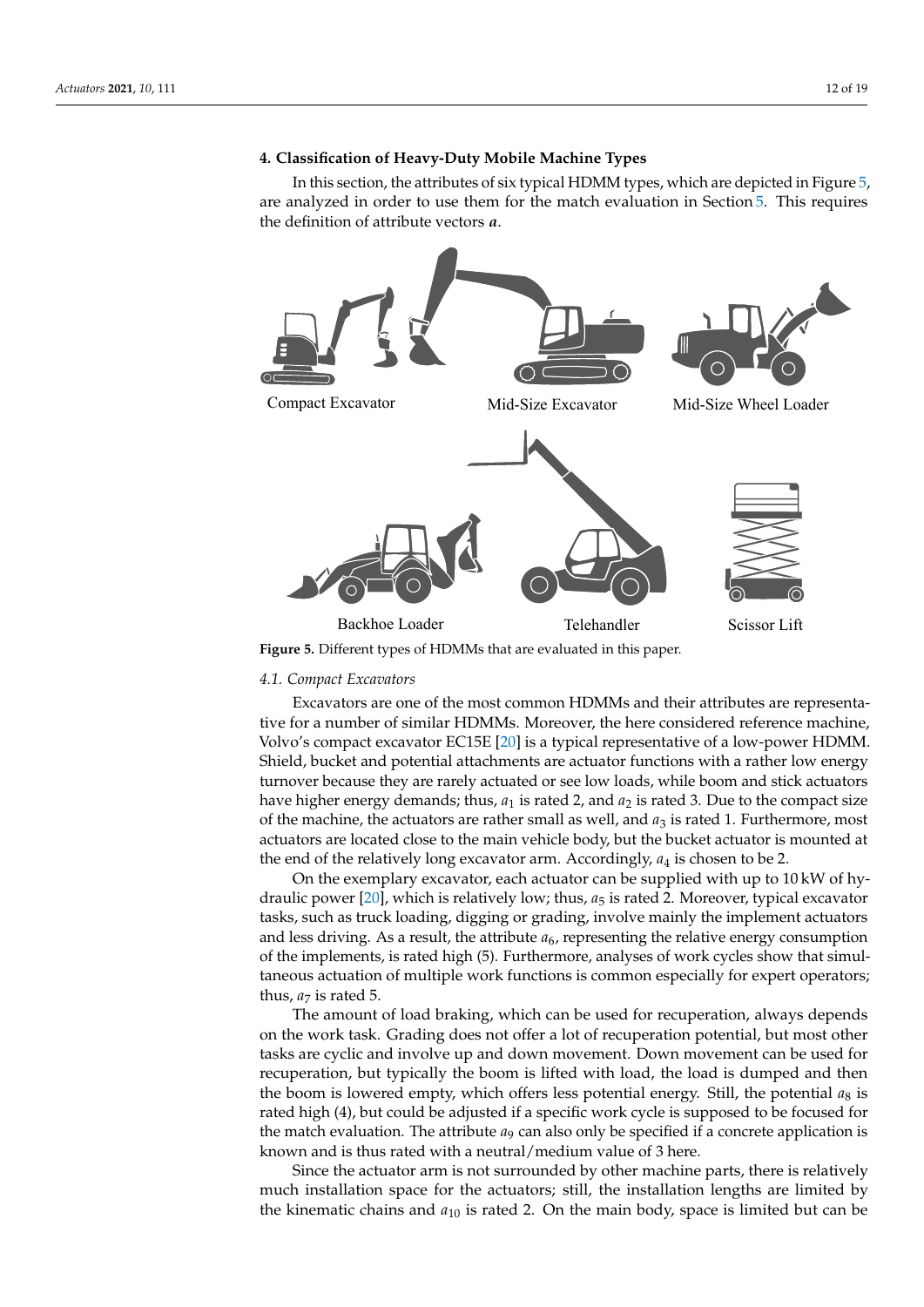made available by replacing counterbalance weights with drive train components; so *a*<sup>11</sup> is rated 2. Moreover, the length of the excavator arm leads to significant influences of the mass of bucket and stick actuators on the boom actuator and thus the payload. This was demonstrated in [\[21\]](#page-18-8), and  $a_{12}$  is rated 4 accordingly. The resulting attribute vector is

$$
a_{compactExcavator} = (2 \ 3 \ 1 \ 2 \ 2 \ 5 \ 5 \ 4 \ 3 \ 2 \ 2 \ 4). \tag{17}
$$

#### *4.2. Mid-Size Excavators*

A mid-size excavator is included here in contrast to the compact excavator in order to point out the differences between similar machines of different sizes. Most attributes can be adopted from the compact excavator but a few change:

The actuator size increases significantly and maximum forces of several hundred kilo Newton are not uncommon. Thus,  $a_3$  as well as  $a_5$  are increased to 4.  $a_4$  is increased to 3 since the arm length is increased. The resulting attribute vector is

$$
a_{midSizeExcavator} = (2 \ 3 \ 4 \ 3 \ 4 \ 5 \ 5 \ 4 \ 3 \ 2 \ 2 \ 4). \tag{18}
$$

# *4.3. Mid-Size Wheel Loader*

The actuated implement parts of wheel loaders, such as the here considered Volvo LH90 [\[22\]](#page-18-9), typically comprise boom, shovel, steering and sometimes an additional attachment. While boom and shovel can have high energy turnover, the other functions typically do not. Accordingly, there are a few actuators of each type (low/high energy turnover), and  $a_1$  as well as  $a_2$  are rated 2.

Especially the tilt cylinders can be large in diameter (cylinder bore of 180 mm at a stroke of 430 mm [\[22\]](#page-18-9)); thus, *a*<sup>3</sup> is rated 3. Because the boom is rather short, all actuators are relatively close to each other and the main vehicle body, which leads to a low *a*<sup>4</sup> (2) and also a low influence of the actuator mass on the payload  $(a_{12} = 2)$ . On the considered conventional wheel loader [\[22\]](#page-18-9), a single actuator can be supplied with up to 88 kW of hydraulic power, which is considered high and leads to a high *a*<sup>5</sup> (4). Because common wheel loader work cycles like truck loading or Y-cycles involve significant amounts of driving, *a*<sup>6</sup> is only rated medium (3). Simultaneous operation of boom and shovel cylinders is common but not necessarily constantly the case, which leads to  $a_7$  being 3. Lowering the boom involves braking against gravity, which can be used for recuperation, but the boom is most often lowered empty, and lowering makes up only a short part of common work cycles, which involve more driving instead. Accordingly, *a*<sup>8</sup> is rated 3. *a*<sup>9</sup> is rated neutral (3) because the specific application environment is not known.

Similarly to an excavator arm, the wheel loader boom is relatively exposed; so mounting larger actuators should be less problematic  $(a_{10} = 2)$ , and also the wheel-loader main body offers space on the rare, potentially by replacing the counter weight  $(a_{11} = 2)$ . The resulting attribute vector is

$$
a_{wheelLoader} = (2 \ 2 \ 3 \ 2 \ 4 \ 3 \ 3 \ 3 \ 3 \ 2 \ 2 \ 2).
$$
 (19)

### *4.4. Backhoe Loader*

Backhoes, such as the Case 580 Super N [\[23\]](#page-18-10) considered here, combine a lot of different implement functions. The loader function and excavator function cannot be used at the same time and are therefore frequently in standby. Furthermore, many auxiliary functions require cylinder actuators but are only used once in a while: side supports, boom swing, excavator telescope arm, bucket gripper and others. All in all, this means a high number of actuators with low energy turnover and only a few with a medium high turnover  $(a_1 = 2 \text{ and } a_2 = 4)$ .

Because backhoes are rather compact, actuator sizes are medium or small (more than half of the cylinders have bore diameters smaller than  $100 \text{ mm}$  [\[23\]](#page-18-10)) and  $a_3$  is rated 2. Furthermore, actuators are located close to the main body  $(a_4 = 2)$ . Moreover, up to 65 kW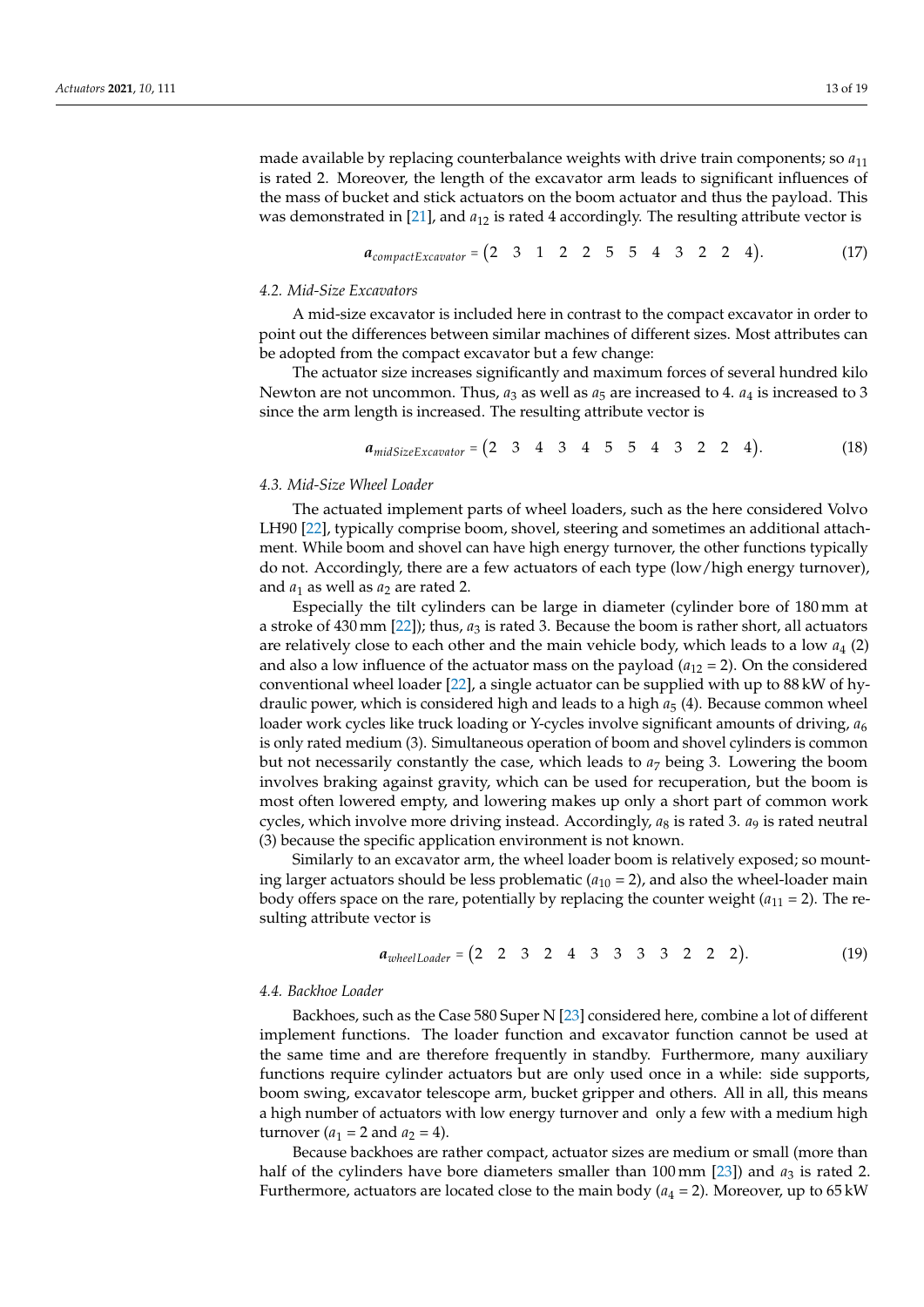of hydraulic power is available but can most likely not be used for the small actuators entirely, and  $a_5$  is rated 3. No specific work cycle is considered here because backhoes are too versatile; however, driving is one of the main functions. Accordingly,  $a_6$  is rated medium (3). Actuation of more than one actuator at the same time is also common for backhoes, and  $a<sub>6</sub>$  is rated 3.

The main implement parts, excavator boom and loader boom, move vertically; thus, there is a potential for energy recuperation, but the masses are commonly rather low. Therefore, *a*<sup>8</sup> is rated 3. *a*<sup>9</sup> is rated neutral (3) because the specific application environment is not known.

The space on a backhoe is generally limited. Because several actuators are distributed around the whole machine, there is neither much space next to the actuators  $(a_{10} = 4)$  nor on the main body of the machine  $(a_{11} = 4)$ . However, the actuator-mass influence can be rated low due to the short distances between actuator locations and main body  $(a_{12} = 2)$ . The resulting attribute vector is

$$
a_{backhoe} = (2 \quad 4 \quad 2 \quad 2 \quad 3 \quad 3 \quad 3 \quad 3 \quad 3 \quad 4 \quad 4 \quad 2). \tag{20}
$$

## *4.5. Telehandler*

Telehandlers represent another type of HDMMs, which is characterized by long-stroke actuators. The standard implement actuators of telehandlers such as the MHT 10130 [\[24\]](#page-18-11), which is considered for this analysis, are for steering, boom actuation, tool tilting, telescope extension but also frame leveling, stabilizers or attachments. It can be assumed that boom, telescope and tilt functions have a relatively high energy turnover, while the other functions do not; accordingly,  $a_1$  as well as  $a_2$  are rated 3.

Characteristic is the telescopic actuator, which is large in volume due to the long stroke of more than 7 m [\[24\]](#page-18-11). Accordingly, *a*<sup>3</sup> is rated 5. Furthermore, the tilt actuator, which is mounted on the extending part, requires a long and flexible connection to the main part of the vehicle, which results in a high *a*<sup>4</sup> (5). Moreover, the actuators can be supplied with 90 kW of hydraulic power, which is significant and leads to a high *a*<sup>5</sup> (4). Similarly to wheel loaders, telehandler work cycles typically involve a significant amount of driving, and  $a_6$  is rated medium (3). Simultaneous operation of multiple actuators is common for telehandlers as well but not necessarily constantly the case  $(a_7 = 3)$ .

The load braking and thus recuperation potential of telehandlers can be considered high because they are often equipped with forks to handle pallets or other compact objects. These objects typically cannot be dumped, and the telehandler must lower the heavy objects again. Compared to the empty lowering typical for HDMMs with bucket or shovel, the potential energy and recuperation potential are much higher in this case, and  $a_8$  is rated 4. *a*<sub>9</sub> is rated neutral (3) because the specific application environment is not known.

Since many actuators are mounted within mechanical structures, the available space next to the actuators is limited ( $a_{10} = 3$ ) as well as the space on the main body ( $a_{11} = 3$ ). Also, high actuator masses are critical since the tilt actuator mass for example can have a significant influence on the boom actuator at longer telescope extension lengths  $(a_{12} = 4)$ . The resulting attribute vector is

$$
a_{telehandler} = (3 \quad 3 \quad 5 \quad 5 \quad 4 \quad 3 \quad 3 \quad 4 \quad 3 \quad 3 \quad 3 \quad 4).
$$
 (21)

### *4.6. Scissor Lift*

Finally, a scissor lift is included as a typical representative of the class of aerial work platforms. Many scissor lifts comprise only one linear actuator for lifting (some larger ones include also two) and additional actuators for steering with relatively low energy turnover  $(a_1 = 1 \text{ and } a_2 = 2)$ . The size and maximum force of the cylinders is typically low as the maximum work load of the platform is not more than a few people plus working equipment; so  $a_3$  is rated 2. Furthermore, the actuator speed is typically low, since humans stand on the moving part. Accordingly the required actuator power is low as well  $(a_5 = 1)$ .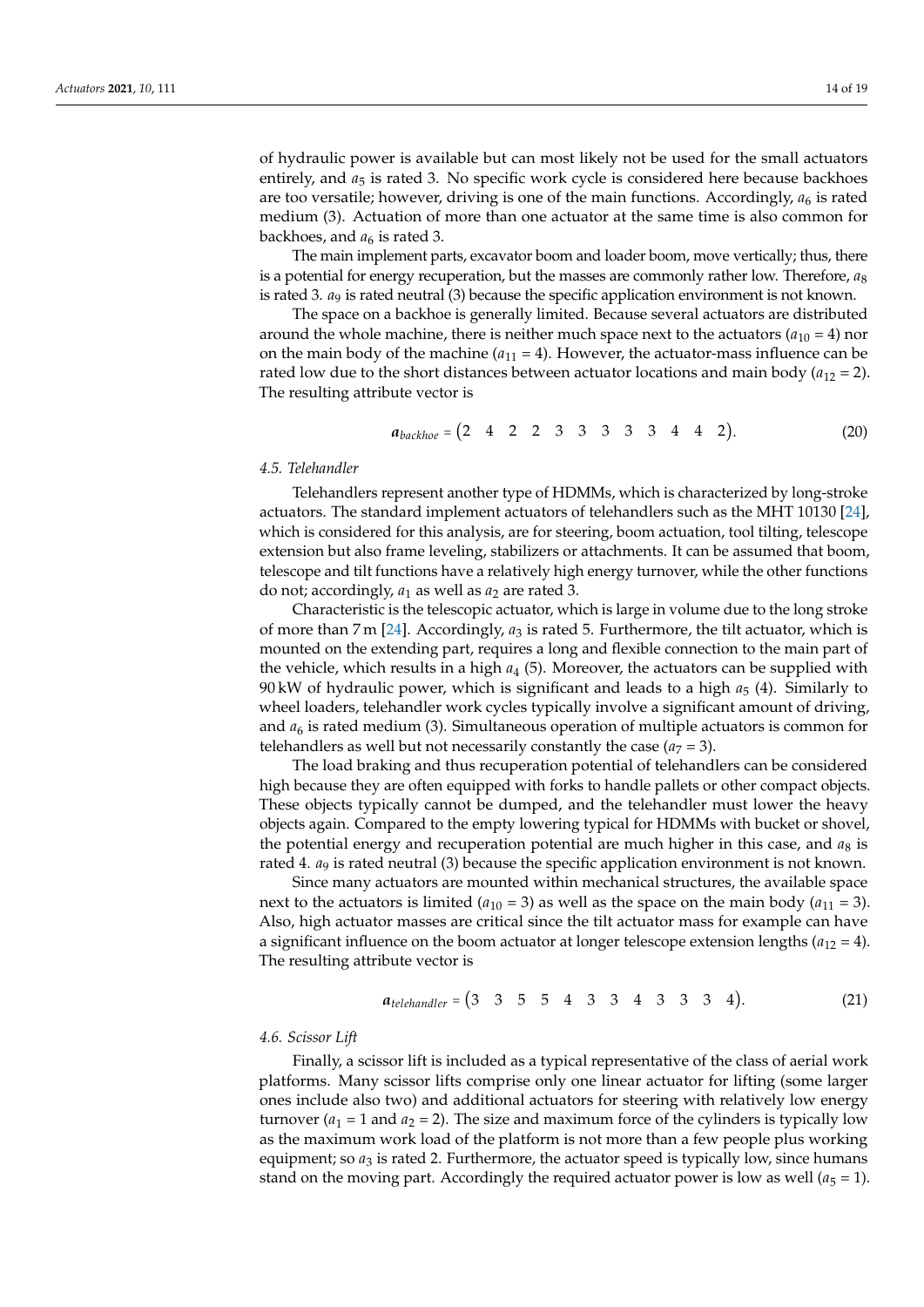The actuator is usually mounted right to the carriage so there is no long distance for actuator supply lines, and  $a_4 = 1$ . The relative amount of energy that is spend for the linear actuators compared to driving hardly depends on the work cycle and is thus rated medium here as default  $(a_6 = 3)$ . Since most scissor lifts have only one lifting actuator, there is no chance of simultaneous operation, only for the exception of scissor lifts with two actuators; so  $a<sub>7</sub>$  is rated 1. The amount of load braking is quit high since scissor lifts move solely vertically and with the same load down as up, but the load is relatively low compared to loss terms in the mechanism. Accordingly,  $a_8$  is rated 4. Again, the environment temperatures depend on the specific application, but there is a tendency that scissor lifts are operated indoors where it is colder. Hot areas such as deserts or tropics are less likely, and  $a_9$  is rated 2. Fully retracted, the lift needs to be very compact and there is not much space at the actual actuator position nor at the main body, and  $a_{10}$  as well as  $a_{11}$  are rated 3. Finally, the influence of the actuator mass is assumed to be very low since the actuator is only mounted to the lifting parts if two actuators are used  $(a_{12} = 1)$ . The resulting attribute vector is

$$
a_{scissorLift} = (1 \ 2 \ 2 \ 1 \ 1 \ 3 \ 1 \ 4 \ 2 \ 3 \ 3 \ 1). \tag{22}
$$

## <span id="page-14-0"></span>**5. Evaluation of Exemplary Matches and Discussion**

For this section, 36 matches have been formed out of the six actuator types analyzed in Section [3](#page-5-0) and the six HDMM types investigated in Section [4.](#page-11-1) The actuator-HDMM matches have been evaluated three times according to Equation [\(3\)](#page-5-1) with different weight matrices for different evaluation focuses. The three tables for each evaluation are now analyzed in order to get insights about the match qualities and to make general statements about HDMM-actuator matches as well as the algorithm.

Marked in green, the best matches for each HDMM type can be seen in Table [2](#page-14-1) for the default weight matrix  $W_0$ . In this scenario, the algorithm indicates that the doublepump EHA is most suitable for most HDMMs due to achieving the lowest mismatch values. However, for the compact excavator, the centralized EHA is ruling, while a backhoe might also generally match with the EGHM-LS concept. These outcomes are in line with the common knowledge that EHAs have the strength of high energy-efficient and that the dual-pump concept can be scaled up easily in size and power. Also, the suitability of the LS concept for the backhoe can be explained by the fact that it has a high number of actuators; so saving costs per actuators by using simple control valves for auxiliary drives seems to be effective.

Furthermore, several concepts achieve mismatch values for the same machine that are very close together. In these cases, it cannot be said which concept is indeed more suitable for the HDMM than another because the evaluation algorithm is rather sensitive towards imprecise analyses of the characteristics and attribute vectors. Still, better-worse decisions can be made whenever the mismatch-value differences are large.

<span id="page-14-1"></span>**Table 2.** Mismatch values for all 36 actuator-HDMM matches and weight matrix  $W = W_0$ . The best values for each HDMM type have been marked green.

|                    | LS with Valve<br><b>Control Only</b> | LS with Valve<br>or EGHM<br>Control | <b>EHA</b> Single<br>Pump | <b>EHA Dual</b><br>Pump | <b>EHA</b><br>Centralized | <b>EMA</b> |
|--------------------|--------------------------------------|-------------------------------------|---------------------------|-------------------------|---------------------------|------------|
| compact excavator  | 83                                   | 74                                  | 75                        | 71                      | 68                        | 76         |
| mid-size excavator | 89.5                                 | 85.5                                | 91.5                      |                         | 82.5                      | 91.5       |
| wheel loader       | 68                                   | 68                                  | 73                        |                         | 66                        | 76         |
| backhoe            | 73                                   | 72                                  | 80                        | 72                      | 73                        | 86         |
| telehandler        | 85                                   | 86.5                                | 99                        | 82.5                    | 88.5                      | 101.5      |
| scissor lift       | 60.5                                 | 54                                  | 57                        | 52.5                    | 55                        | 55.5       |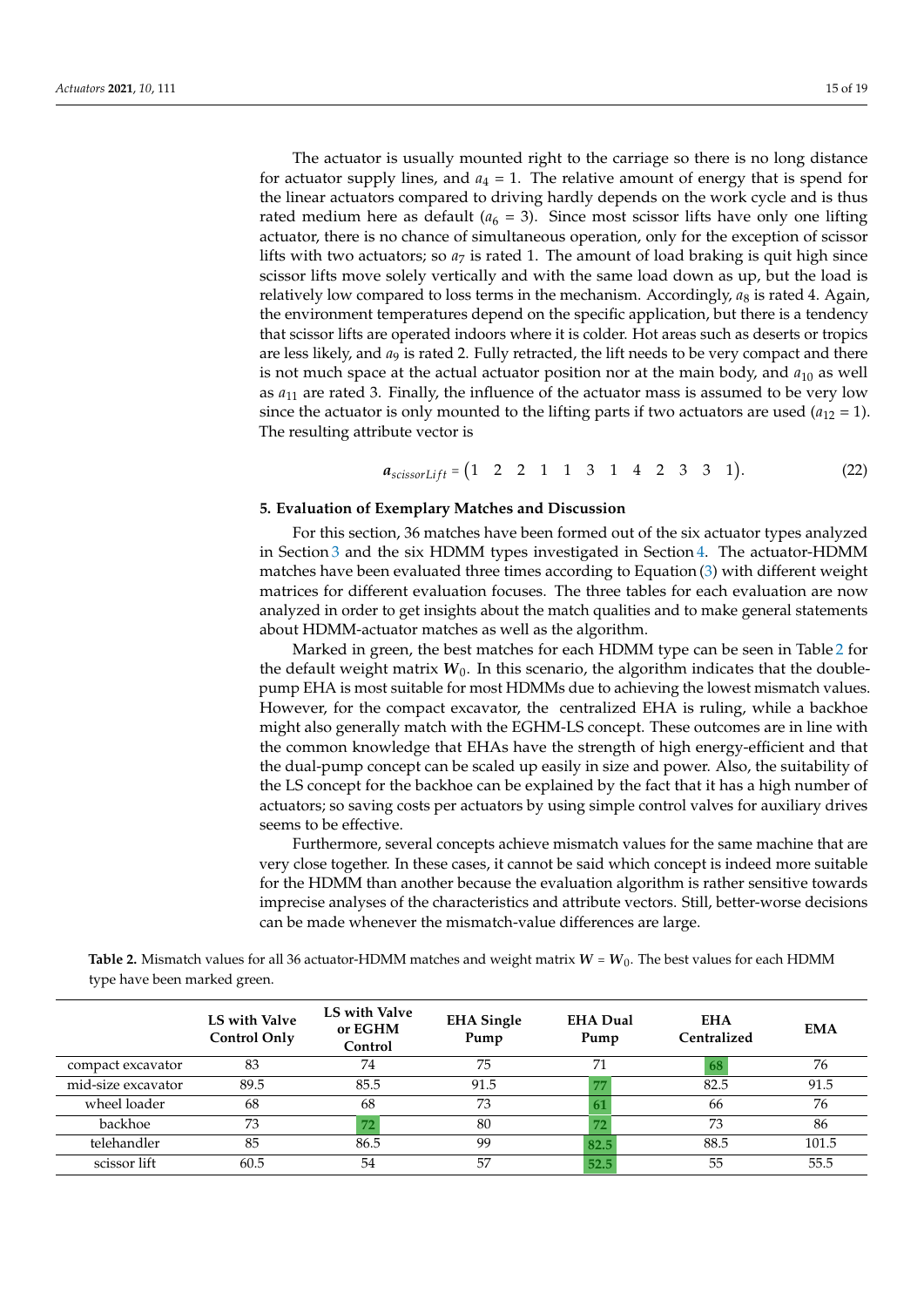For example, the purely valve-controlled LS concept and the EMA achieve mismatch values that are much higher than the best value for most of the HDMMs. Normal reasoning could lead to the explanation that the LS concept performs worse due to its low efficiency despite its low costs per actuator. Furthermore, it could be reasoned that the EMA, vice versa, performs worse due to the high component costs despite its high energy efficiency. In order to validate if the evaluation algorithm conforms with these ideas, the other two evaluation results with cost and with efficiency focus, respectively, are analyzed.

The investment-costs-focused evaluation results in Table [3](#page-15-0) show that now the LS concepts, especially the purely valve-controlled one, are performing better or even outperform the EHA solutions for the backhoe and telehandler, which confirms the ideas in the last paragraph—also by the fact that the EMA performs even worse now.

<span id="page-15-0"></span>**Table 3.** Mismatch values for all 36 actuator-HDMM matches and weight matrix  $W = W_0 \cdot W_{\text{costs}}$ . The best values for each HDMM type have been marked green.

|                    | LS with Valve<br><b>Control Only</b> | LS with Valve<br>or EGHM<br>Control | <b>EHA</b> Single<br>Pump | <b>EHA Dual</b><br>Pump | <b>EHA</b><br>Centralized | <b>EMA</b> |
|--------------------|--------------------------------------|-------------------------------------|---------------------------|-------------------------|---------------------------|------------|
| compact excavator  | 100                                  | 95                                  | 99                        | 96                      |                           | 105        |
| mid-size excavator | 108                                  | 108                                 | 116                       | 103                     | 108                       | 121        |
| wheel loader       | 84                                   | 88                                  | 93                        | 82                      | 87                        | 100        |
| backhoe            | 91                                   | 94                                  | 108                       | 101                     | 100                       | 120        |
| telehandler        | 107.5                                | 115                                 | 128.5                     | 114.5                   | 120                       | 137        |
| scissor lift       | 74                                   | 69.5                                | 66.5                      | 70.5                    | 71.5                      | 74         |

Furthermore, it is conspicuous that the scissor lift achieves mismatch values that are very close together for each actuator concept. This indicates that this HDMM is more open towards applying a novel actuator concept from a cost perspective compared to others. In order to choose which concept to prefer for the scissor lift, another aspect must be considered—e.g., the efficiency which is focused in the evaluation presented in Table [4:](#page-15-1)

<span id="page-15-1"></span>**Table 4.** Mismatch values for all 36 actuator-HDMM matches and weight matrix  $W = W_0 \cdot W_{\text{efficiency}}$ . The best values for each HDMM type have been marked green.

|                    | LS with Valve<br><b>Control Only</b> | LS with Valve<br>or EGHM<br>Control | <b>EHA</b> Single<br>Pump | <b>EHA Dual</b><br>Pump | <b>EHA</b><br>Centralized | <b>EMA</b> |
|--------------------|--------------------------------------|-------------------------------------|---------------------------|-------------------------|---------------------------|------------|
| compact excavator  | 133                                  | 107                                 | 93                        | 89                      | 91                        | 85         |
| mid-size excavator | 139.5                                | 118.5                               | 109.5                     | 95                      | 105.5                     | 100.5      |
| wheel loader       | 101                                  | 89                                  | 85                        | 73                      | 81                        | 82         |
| backhoe            | 106                                  | 93                                  | 92                        | 84                      | 88                        | 92         |
| telehandler        | 123                                  | 109.5                               | 113                       | 96.5                    | 105.5                     | 108.5      |
| scissor lift       | 92.5                                 | 73                                  | 71                        | 64.5                    | 72                        | 62.5       |

With an efficiency focus, the EMA is winning for the scissor lift and also the compact excavator. In this point, the evaluation algorithm is also confirmed by the fact that a scissor lift is, to the authors' knowledge, the first commercially available, fully electric HDMM that utilizes EMAs where previously hydraulic cylinders have been used [\[25\]](#page-18-12). For the other HDMMs, the EMA concept performs better as well, but the dual-pump EHA still achieves the best values. The valve-controlled LS concept achieves the worst values in this evaluation which is again in line with the reasoning in the previous paragraph and confirms the practicality of the match evaluation algorithm.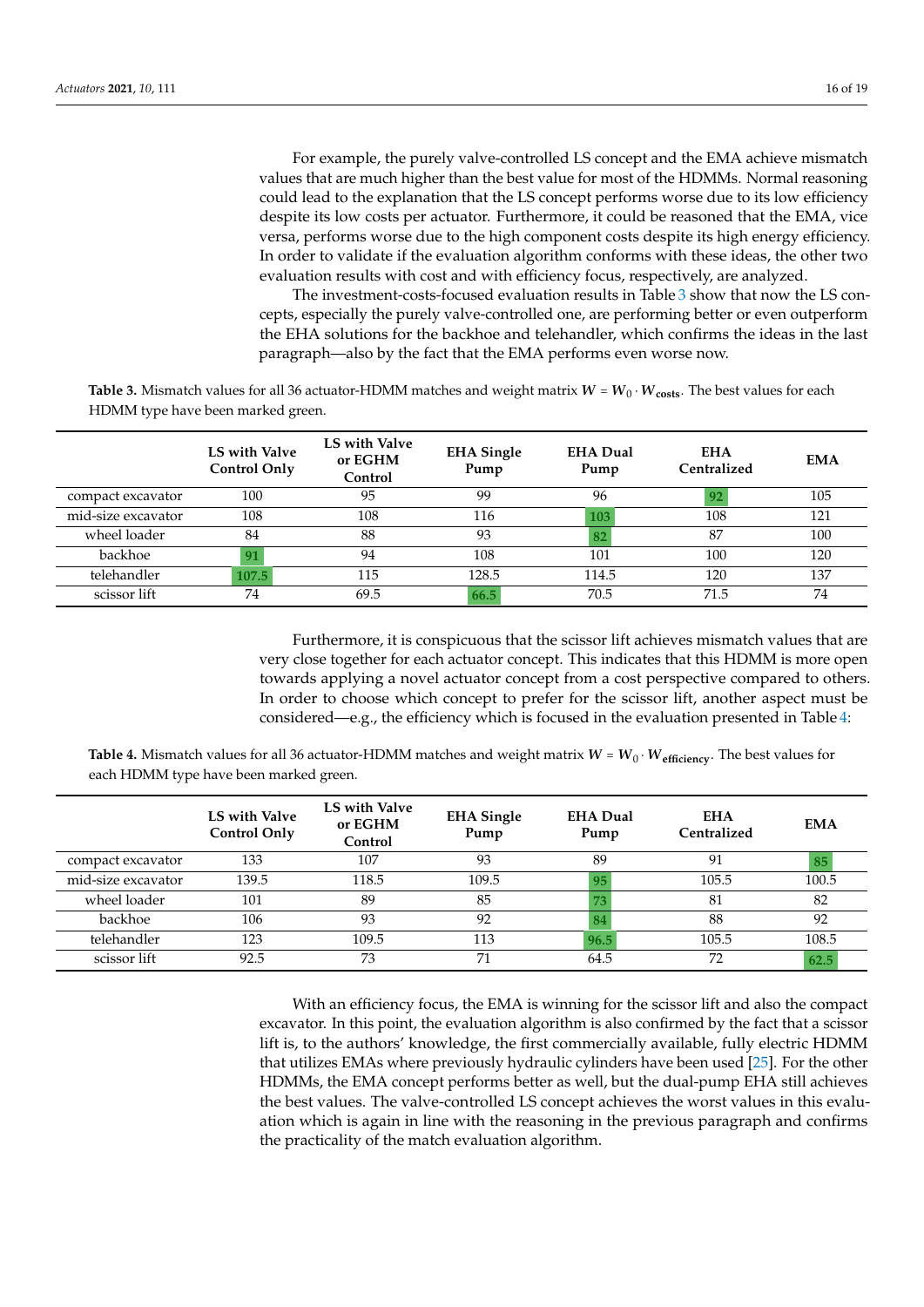# **6. Limitations of the Evaluation Concept**

For the interpretation of the mismatch values that result from the evaluation algorithm, it is important to consider that the evaluation concept is based on certain assumptions and that this leads to a few limitations. Those limitations are explained in this section alongside ways of how to address them.

An essential idea of the concept is that each HDMM can only be equipped with one type of actuators. This might be reasonable since scaling effects apply when multiple similar actuators are used and the costs generally decrease, but applying two different actuator concepts on the same machine is still feasible. For example, valve-controlled centralized actuators could be used for the auxiliary functions of an HDMM while the main actuators utilize EHAs. However, the algorithm is also capable of covering this case by handling the combination of two actuator concepts as an additional separate "actuator concept".

Another assumption is the idea that generally all actuator concepts are compatible with every HDMM. The problem aspects in the algorithm cannot indicate weather a combination is feasible at all or not. A 400 t mining excavator, for example, can hardly be equipped with EMAs that are available nowadays—Hagen et al. pointed out that the maximum continuous power output of modern EMAs is in the range of a few kilo Watts [\[18\]](#page-18-5). Accordingly, the algorithm should only be used for the evaluation of matches that are known to be generally feasible.

A further step for improving the quality of the results is to include even more problem aspects, which would increase the number of dimensions considered in the evaluation process. However, this can only be beneficial if the weight factors for each aspect are chosen wisely, so that no aspect obtains more influence on the evaluation results than it should. A lot of potential lays in the fine tuning of the weight factors as well as the attribute and characteristics vectors. It should be noticed that in this paper all evaluation parameters have been rated by the authors only, with a few data points and mainly personal knowledge. In order to increase the objectivity, multiple engineers should do the rating and validate each other's results if possible.

## **7. Conclusions**

A novel algorithm that is capable of quickly and systematically evaluating the qualities of a large set of potential matches between linear actuators and HDMM applications was proposed in this paper. For each actuator-machine combination, a mismatch value is calculated, which can indicate that an actuator concept is more suitable for a specific HDMM than another concept that received a higher mismatch value—or vice versa, a specific HDMM is more compatible with a certain actuator concept than another HDMM if it achieves a lower mismatch value. For the preparation of the evaluation, each actuator concept and each HDMM of interest must simply be analysed concerning general problem aspects that can possibly apply to an actuator-machine combination. This way, the evaluation concept is highly modular and allows to include additional actuator concepts or HDMM types in the evaluation at a later point. This makes the algorithm especially useful for less-experienced engineers who can apply the algorithm to new HDMMs without having deep knowledge about the pre-analysed actuator concepts, but also experienced engineers can utilize the algorithm to quickly analyse the influence of specific evaluation parameters on different HDMM-actuator combinations for example.

For a demonstration, 36 matches between six different actuator concepts and six HDMM types have been evaluated with different emphases: a general evaluation, component costs, or energy-efficiency. The results of the evaluation algorithm are generally in line with direct reasoning, which confirms the functionality of the algorithm. Findings are that EHA concepts, especially with dual-pump design, perform especially well. However, conventional LS systems can rule for certain HDMM types as well and in general if low component costs are focused. Furthermore, a potential for EMAs could be identified if energy efficiency is focused and if the HDMM shows specific attributes, such as low number of actuators or low power level.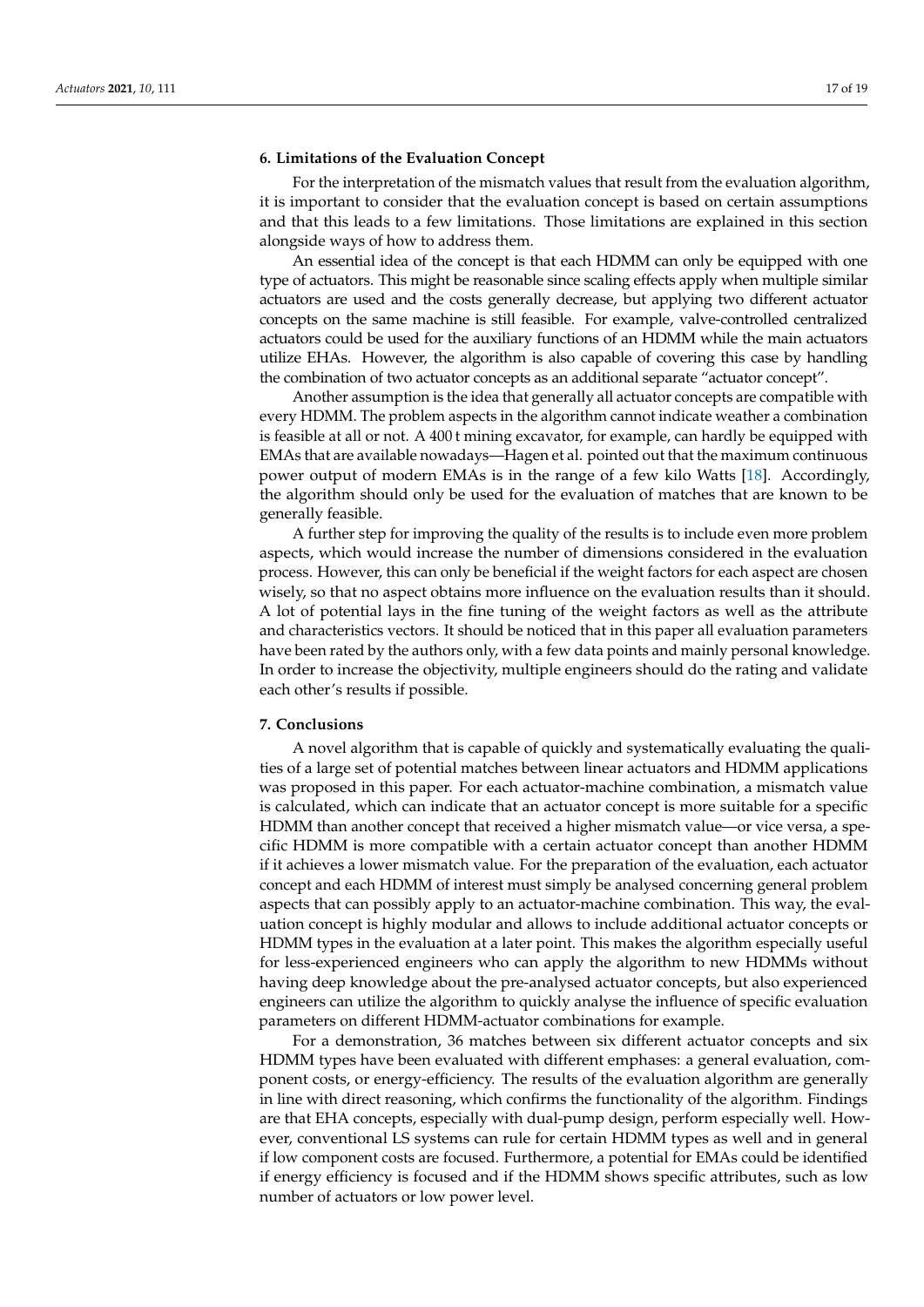Moreover, remaining limitations of the concept were analyzed and confirmed the initial thought that this evaluation algorithm is only capable of pointing out main tendencies in the compatibility between different actuator concepts and HDMM applications. The algorithm is not intended to replace conventional requirement and condition management as well as simulation studies for the detailed evaluation of a specific HDMM system configuration. However, the algorithm can be a powerful tool for the first, easy and quick evaluation of a large solution space of potential actuator-machine matches, and improving its performance by involving more engineers in the parameter identification process should be targeted for the future.

**Author Contributions:** Conceptualization, D.F. and T.M.; methodology, D.F.; formal analysis, D.F.; investigation, D.F.; writing—original draft preparation, D.F.; writing—review and editing, D.F. and T.M.; visualization, D.F.; and supervision, T.M. All authors have read and agreed to the published version of the manuscript.

**Funding:** This project received funding from the European Union's Horizon 2020 research and innovation programme under the Marie Skłodowska-Curie grant agreement No. 858101.



**Conflicts of Interest:** The authors declare no conflict of interest.

## **Abbreviations**

The following abbreviations are used in this manuscript:

| <b>EGHM</b> | electric generator and hydraulic motor |
|-------------|----------------------------------------|
| <b>EHA</b>  | electro-hydraulic actuator             |
| <b>EMA</b>  | electromechanical actuator             |
| <b>HDMM</b> | heavy-duty mobile machine              |
| LS          | load sensing                           |
| OR.         | operations research                    |
|             |                                        |

## **References**

- <span id="page-17-0"></span>1. Padovani, D.; Rundo, M.; Altare, G. The Working Hydraulics of Valve-Controlled Mobile Machines: Classification and Review. *J. Dyn. Syst. Meas. Control* **2020**, *142*. [\[CrossRef\]](http://doi.org/10.1115/1.4046334)
- <span id="page-17-1"></span>2. Weber, J. Independent metering systems. *Int. J. Hydromechatron.* **2018**, *1*, 91–106. [\[CrossRef\]](http://dx.doi.org/10.1504/IJHM.2018.090307)
- <span id="page-17-2"></span>3. Optimal Control and Energy-Saving Anaysis of Common Pressure Rail Architectures: HHEA & STEAM. In Proceedings of the BATH/ASME 2020 Symposium on Fluid Power and Motion Control, Online, 9–11 September 2020.
- <span id="page-17-3"></span>4. Rahmfeld, R.; Ivantysynova, M.; Weber, J. Displacement Controlled Wheel Loader—A simple and clever Solution. In Proceedings of the 4th, International Fluid Power Conference, Dresden, Germany, 25–26 March 2004; pp. 183–196.
- <span id="page-17-4"></span>5. Ketelsen, S.; Padovani, D.; Andersen, T.; Ebbesen, M.; Schmidt, L. Classification and Review of Pump-Controlled Differential Cylinder Drives. *Energies* **2019**, *12*, 1293. [\[CrossRef\]](http://dx.doi.org/10.3390/en12071293)
- <span id="page-17-5"></span>6. Vael, G.; Achten, P.; Potma, J. Cylinder Control with the Floating Cup Hydraulic Transformer. In Proceedings of the Eighth Scandinavian Conference on Fluid Power, Finland, Tampere, 7–9 May 2003; pp. 175–190.
- <span id="page-17-6"></span>7. Linjama, M. Digital Fluid Power—State of the Art. In Proceedings of the 12th Scandinavian International Conference on Fluid Power, Tampere, Finland, 18–20 May 2011.
- <span id="page-17-7"></span>8. Thomson Industries Linear Actuators for On/Off-Highway Vehicles CPEN-0005-01A | 20161202TJ, 2016. Available online: [https://www.thomsonlinear.com/downloads/capabilities/Linear\\_Actuators\\_for\\_OnOff\\_Highway\\_Vehicles\\_cpen.pdf](https://www.thomsonlinear.com/downloads/capabilities /Linear_Actuators_for_OnOff_Highway_Vehicles_cpen.pdf) (accessed on 21 October 2020).
- <span id="page-17-8"></span>9. Ritchey, T. Wicked Problems. *Acta Morphol. Gen.* **2013**, *2*.
- <span id="page-17-9"></span>10. Fassbender, D.; Minav, T. Finding the Perfect Match: Different Heavy-Duty Mobile Applications Call for Different Actuators. In Proceedings of the First International Electronic Conference on Actuator Technology: Materials, Devices and Applications, Online, 23–27 November 2020. [\[CrossRef\]](http://dx.doi.org/10.3390/IeCAT2020-08524)
- <span id="page-17-10"></span>11. Schmidt, L.; Ketelsen, S.; Brask, M.H.; Mortensen, K.A. A Class of Energy Efficient Self-Contained Electro-Hydraulic Drives with Self-Locking Capability. *Energies* **2019**, *12*, 1866. [\[CrossRef\]](http://dx.doi.org/10.3390/en12101866)
- <span id="page-17-11"></span>12. Fassbender, D.; Minav, T.; Brach, C.; Kalevi, H. Improving the Energy Efficiency of Single Actuators with High Energy Consumption: An Electro-Hydraulic Extension of Conventional Multi-Actuator Load-Sensing Systems. In Proceedings of the 17th Scandinavian International Conference on Fluid Power, Linköping, Sweden, 1–2 June 2021.